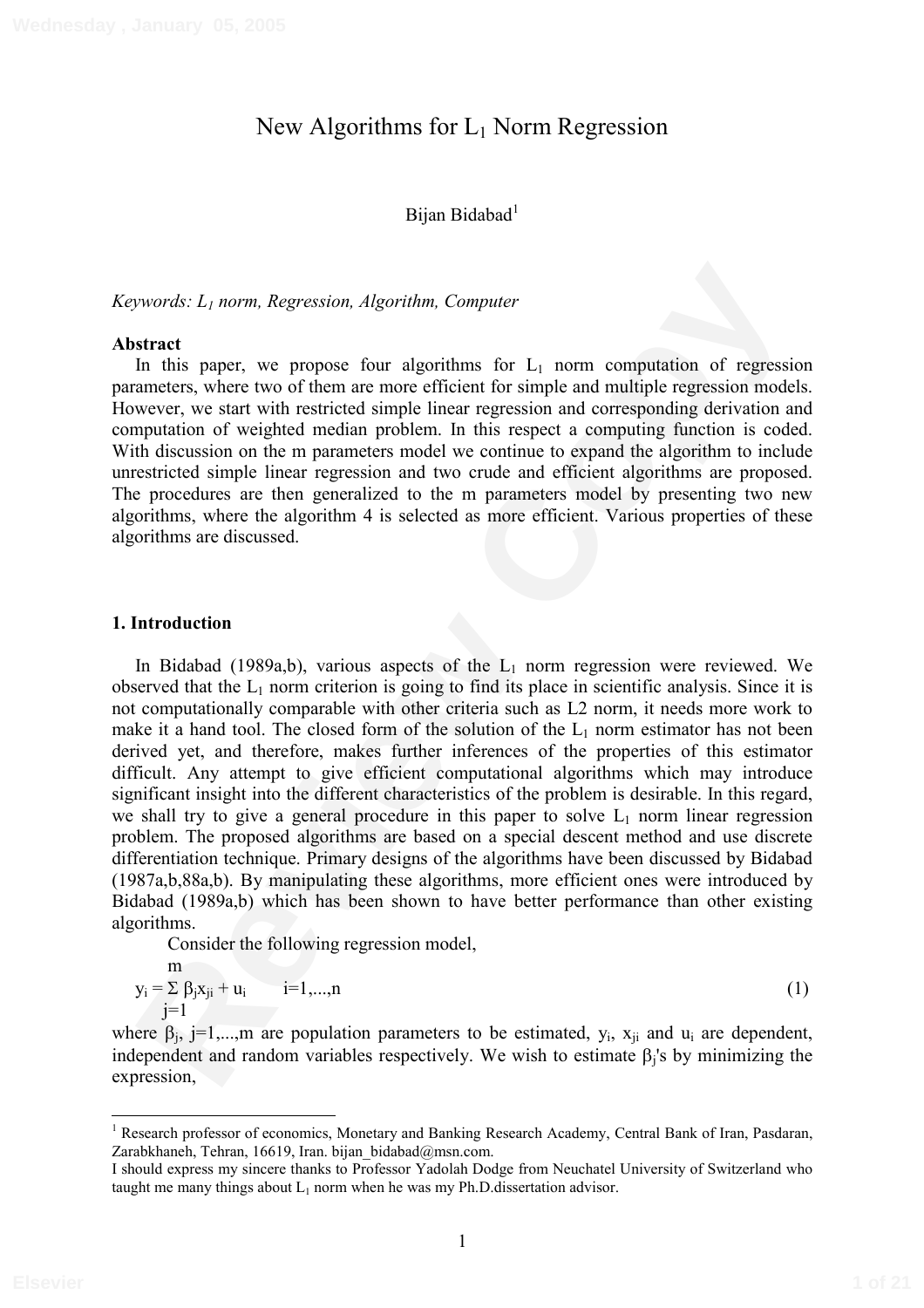$$
S = \sum_{i=1}^{n} |u_i \rangle = \sum_{i=1}^{n} |y_i - \sum_{j=1}^{n} \beta_j \rangle x_{ji}
$$
 (2)

Suppose m=1, then expression (2) reduces to,

$$
S = \sum_{i=1}^{n} |y_i - y_i| = \sum_{i=1}^{n} |y_i - B \cap x_i| = \sum_{i=1}^{n} S_i
$$
 (3)

A typical element,  $S_i = |y_i - \beta^x x_i|$  can be viewed as a broken line in the  $S x \beta^x$  plane composed of two half-lines.  $S_i$  attains its minimum which is zero at,

 $\beta_i^{\wedge} = y_i/x_i$ 

Syria dement, S<sub>i</sub>-Hy-B<sup>-</sup>x<sub>N</sub> can be viewed as a broken line in the SxB<sup>2</sup> plane composed of<br>
hard-lines. S<sub>i</sub> statins its minimum which is zero at,<br>  $\beta^{2}$  and  $\beta^{2}$  graphs of the half-lines to the left and right of  $i^{A} = y_{i}/x_{i}$  (4) The slopes of the half-lines to the left and right of  $\beta_i^{\wedge}$  are -|x<sub>i</sub>| and |x<sub>i</sub>| respectively. So, S<sub>i</sub>'s are all convex and hence their sum S is also convex with a slope at any  $\beta^{\wedge}$  equal to sum of the slopes of S<sub>i</sub>'s at that value of  $\beta^{\wedge}$ . Since the slope of each S<sub>i</sub> changes only at the corresponding  $\beta_i^{\wedge}$ , the minimum of S will lie on one of the  $\beta_i^{\wedge}$ . Thus, the regression line will pass through origin with the slope equal to  $\beta_i^{\wedge}$  which minimizes S. On the other hand, to find the L<sub>1</sub> norm estimate of  $\beta$  we need to find only one observation (see, Karst (1958), Taylor (1974)). Furthermore, Taylor (1974) concludes that: "This implies, of course, that the regression line must pass through the observation corresponding to the minimizing i. The regression line, therefore, is determined by the point of origin and the observation associated with minimizing  $\beta_i^{\wedge}$ ". But he did not continue this approach, that is, minimizing S with respect to subscript i. In this paper as Bidabad (1987a,88a) a first endeavor is to develop this point of view. In the next section after rewriting (3) in a suitable fashion, the value of i is determined by using discrete differentiation.

By a similar discussion it can be concluded that when the number of parameters is m, m observations must lie on the regression hyperplane. On the other hand, m equations of the form given by (5) are necessary to specify the regression hyperplane (see also Bidabad  $(1989a,b)$ ).

$$
y_i - \sum_{j=1}^{m} \beta_j^2 x_{ji} = 0
$$
 (5)

Now, let us proceed with the simplest regression model.

#### **2. Restricted simple linear regression**

For model (1) consider the case of one independent variable with no intercept, namely,  $y_i = \beta x_i + u_i$ . To find the  $L_1$  norm estimate of  $\beta$ , the following procedure can be suggested.

$$
\begin{array}{l}\nn & n \\
S = \sum |u_i| = \sum |y_i - \beta x_i| = \sum (y_i - \beta x_i) \text{sgn}(y_i - \beta x_i) = \sum |x_i|(y_i/x_i - \beta) \text{sgn}(y_i/x_i - \beta) \\
i = 1\n\end{array} \tag{6}
$$

Let  $z_i = y_i/x_i$  and sort  $z_i$  in descending order. Rename the resultant ordered  $z_i$ ,  $i=1,...,n$  to  $z_h$ ,  $h=1,...,n$ . Elements of  $z<sub>h</sub>$  should have the following property:

 $z_h > z_l$  if  $h < l$  for all  $h,l=1,...,n$ .

n

Rewrite (6) with ordered observations as,

$$
S = \sum_{h=1}^{n} |x_h|(z_h - \beta)sgn(z_h - \beta)
$$
 (7)

Let us denote the observation which will be on the regression line by  $(x_{t+1}, y_{t+1})$  - that is the  $(t+1)$ <sup>th</sup> observation in the z<sub>h</sub> array. Value of z<sub>h</sub> is the slope of a ray passing through the origin and the h<sup>th</sup> observation. Therefore,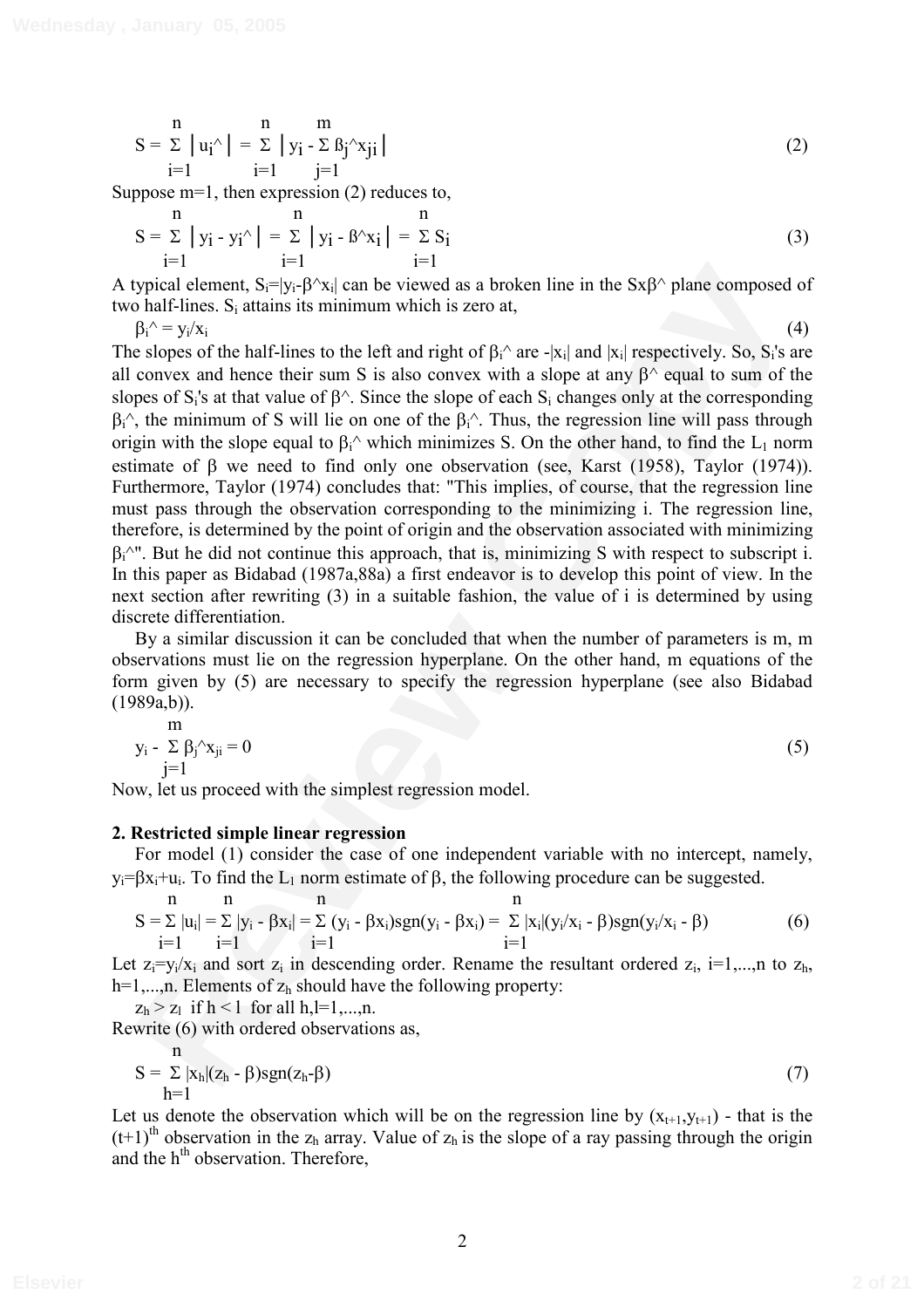if,  $h < t+1$  then,  $z_h > \beta$  and  $u_h > 0$ if,  $h = t+1$  then,  $z_h = \beta$  and  $u_h = 0$ if,  $h > t+1$  then,  $z_h < \beta$  and  $u_h < 0$ We can now rewrite  $(7)$  as follows,

$$
S = \sum_{h=1}^{t} |x_h|(z_h - \beta) - \sum_{h=t+1}^{t} |x_h|(z_h - \beta)
$$
\n(8)

To find the minimum of S, we need to differentiate it with respect to  $\beta$  and subscript t, because both  $\beta$  and t are unknowns. Note that  $\beta$  has continuous domain and t has discrete domain. Thus,

$$
\frac{\delta S}{\delta B} = -\sum_{h=1}^{\infty} |x_h| + \sum_{h=1}^{\infty} |x_h|
$$
(9)

The differentiation of S with respect to subscript t must be discrete derivative (see, Bender and Orszag (1978), Clarke (1983)):

$$
\frac{\Delta(S)}{\Delta(t)} = \lim_{\Delta(t) \to 1} \frac{S[t + \Delta(t)] - S(t)}{\Delta(t)} = S(t+1) - S(t) =
$$
\n
$$
t+1 \qquad n \qquad t \qquad n
$$
\n
$$
\Sigma |x_h| (z_h - B) - \Sigma |x_h| (z_h - B) - \Sigma |x_h| (z_h - B) + \Sigma |x_h| (z_h - B) = 2 |x_{t+1}| (z_{t+1} - B) = 0
$$

 $h=1$   $h=t+2$   $h=1$   $h=t+1$ 

thus,

$$
\beta^{\wedge} = z_{t+1} = y_{t+1}/x_{t+1} \tag{10}
$$

It should be noted that if  $x_{t+1}=0$  then the value of  $z_{t+1}=l$ , and when the array z is sorted, infinite values of z locate at extremes of two tails of the array and make no problem in (10). Remember that equation (10) is the same as relation (4). Equations (9) and (10) are two equations with two unknowns t and  $\beta$ . The variable t can be found by rewriting (9) as follows,

$$
D_{k} \equiv \sum_{h=1}^{k} |x_{h}| - \sum_{h=k+1}^{n} |x_{h}| \qquad k=1,...,n
$$
 (11)

Find the minimum of S, we need to differentiate it with respect to β and subscript t,<br>sums, both β and ture unknowns. Note that β has continuous domain and t has discrete<br>hain. Thus,<br>
nain. Thus,<br>  $\frac{85}{4}$  h = 1<br>  $\frac{$ It is obvious that  $D_k$  is an increasing function of k. When k increases from one to n,  $D_k$  attains different values which increases from negative to positive. So, initially k is set equal to one and  $D_k$  is computed accordingly. If  $D_k$  is negative, k is increased by one and the procedure is repeated until  $D_k$  becomes positive. When  $D_k$  reaches the first positive value, then,  $t+1=k$ . By this procedure, value of  $t+1$  is found. The observation corresponding to this subscript (t+1=k) is selected  $(x_{t+1}, y_{t+1})$ . The L<sub>1</sub> norm estimate of  $\beta$  is found by substituting the values of  $x_{t+1}$  and  $y_{t+1}$  into (10), (see, Bidabad (1987a, 88a)).

The presented procedure is essentially the weighted median procedure of Laplace (1818). Namely, this solution is the steps that Laplace took. Main difference is the mathematical derivation. Laplace found this solution by analyzing algebraic characteristic of the  $L_1$  norm objective function; while the above procedure exactly differentiates the objective function. Another new contribution of this procedure is application of the partial discrete differentiation over subscript accompanying with conventional differentiation on a regular variable with continuous domain. It should be remembered that Boscovich (1757) solved this problem by a geometrical procedure and Karst (1958) by an analytical method.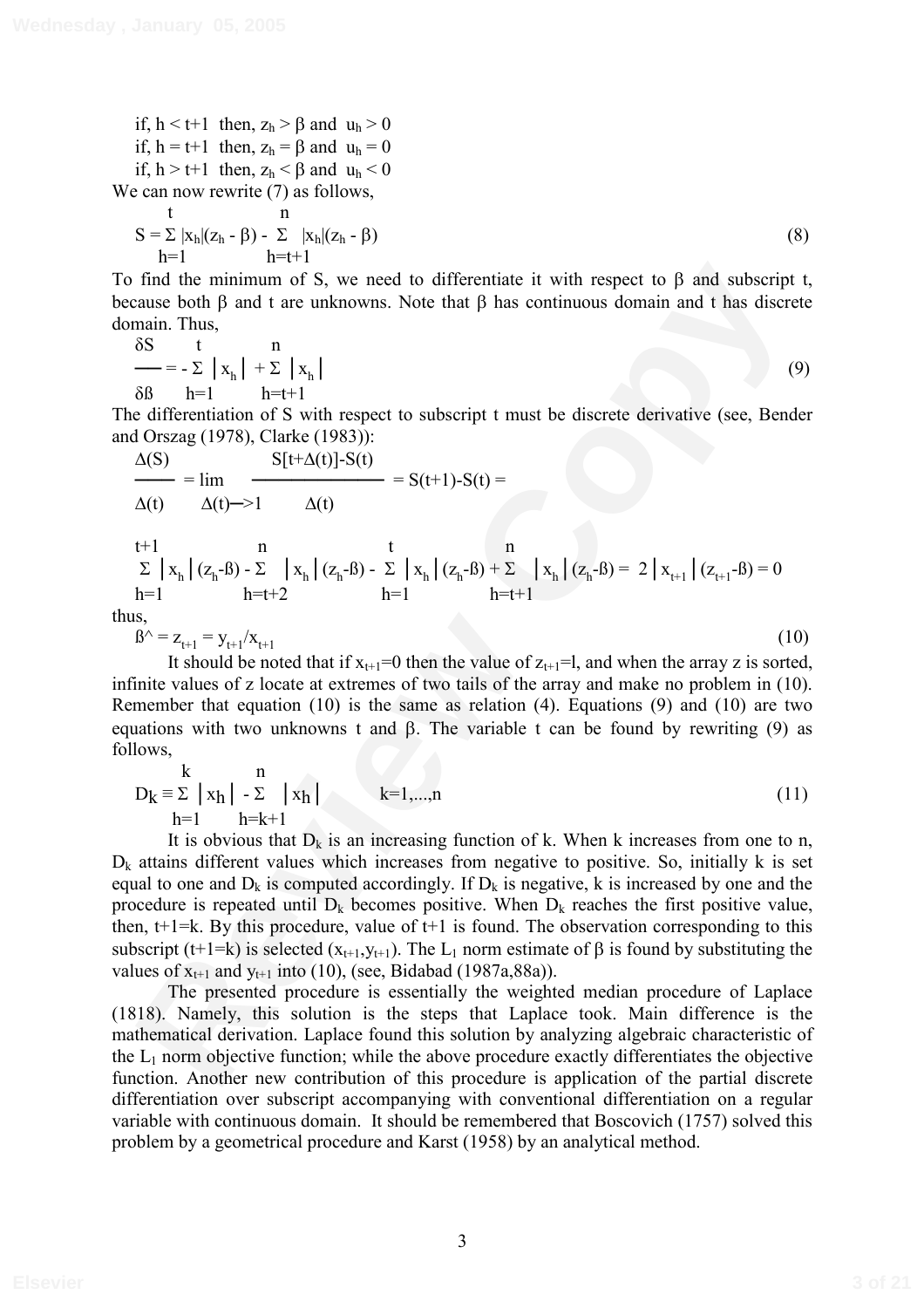# **2.1 Computation of weighted median**

Two series of computations are necessary to compute weighted median. One sorting algorithm is essential to sort the z array and restoring the corresponding subscripts to compute the second part of calculation to find the optimal value of k by using  $D_k$  defined by (11).

**Registed performances and efficiencies**. For the second part of the computation there is used to special purpos procedure, but Bloomfield and Skeiger (1980) used the partial sorting to<br>ambers (1971) to give an efficient Efficient sorting algorithms exist for the first part of the computation. The algorithms 'quicksort' of Hoare (1961,62), 'quickersort' of Scowen (1965) and 'sort' of Singleton (1969) have desirable performances and efficiencies. For the second part of the computation there is no special purpose procedure, but Bloomfield and Steiger (1980) used the partial sorting of Chambers (1971) to give an efficient way to combine the two steps of sorting the z array and finding the value of k. The superiority of this procedure is in sorting the smaller segments of z array rather than all its elements. With some modification, this procedure is used for our proposed algorithms in the forthcoming sections. This procedure can be stated as the following function.

## **FUNCTION LWMED (n,ys,w,l)**

Step 0) Initialization.

Real:  $vs(n)$ ,  $w(n)$ .

Integer: l(n), hi.

Set: ii=0, shi=0, slo=0, sz=0, sp=0, sn=0.

Step 1) Compute left, middle and right sum of weights.

Do loop for  $i=1,n$ :  $w(i)=|w(i)|$ ; if  $vs(i) \le 0$ , then  $sn=sn+w(i)$ , if  $vs(i) \ge 0$ , then  $sp=sp+w(i)$ , if  $vs(i)=0$  then  $sz=sz+w(i)$ ; end do.

If shi $\leq$ slo then go to step 2.b, otherwise go to step 2.a.

Step 2) Assign subscripts for arrays.

a. Let: shi=0.

Do loop for  $i=1,n$ : if ys(i) <0 go to continue, otherwise  $ii=i+1$ ,  $l(ii)=i$ , continue, end do. Go to step 2.c.

b. Let: slo=0.

Do loop for  $i=1, n$ : if ys( $i>0$  go to continue, otherwise  $i=i+1, l(i) = i$ , continue, end do. c. Let:  $lo=1$ ,  $hi=ii$ .

Step 3) Check for solution.

If hi $>l$ o+1 then go to step 4, otherwise lwmed= $l(lo)$ .

If lo=hi return, otherwise if  $vs(1(10)) \leq vs(1(hi))$  go to step 3.a,

otherwise  $lt=l(lo)$ ,  $l(lo)=l(hi)$ ,  $l(hi)=lt$ , lwmed= $l(lo)$ .

a. If shi+w(l(hi))>slo+w(l(lo)) then set lwmed=l(hi), otherwise return.

Step 4) Divide the string into two halves then sort.

```
Set: mid=(lo+hi)/2, lop=lo+1, lt=l (mid), l (mid)=l (lop), l (lop)=lt.
```

```
a. If ys(l(log)) \langle ys(l(hi)) then go to step 4.b, otherwise lt=l(log), l(log)=l(hi), l(hi)=lt.
```

```
b. If ys(l(lo)) \leqys(l(hi)) then go to step 4.c, otherwise lt=l(lo), l(lo)=l(hi), l(hi)=lt.
```

```
c. If ys(l(lop)) \leqys(l(lo)) then go to step 5, otherwise lt=l(lop), l(lop)=l(lo), l(lo)=lt.
```
Step 5) Compute the accumulation of weights.

```
Let: lwmed=l(lo), i=lop, i=hi, xt=ys(lwmed), tlo=slo, thi=shi.
```
a. Set:  $tlo = tlo + w(l(i))$ ,  $i = i + 1$ .

If  $ys(l(i)) \leq xt$  then go to step 5.a, otherwise go to step 5.b.

b. Let: thi=thi+ $w(l(i))$ , j=j-1.

If ys(l(j))>xt then go to step 5.b, otherwise if  $i\leq i$  then go to step 6, otherwise  $lt=l(i)$ ,  $l(i)=l(i)$ ,  $l(i)=lt$ , go to step 5.a.

Step 6) Test for solution.

Let: test=w(lwmed).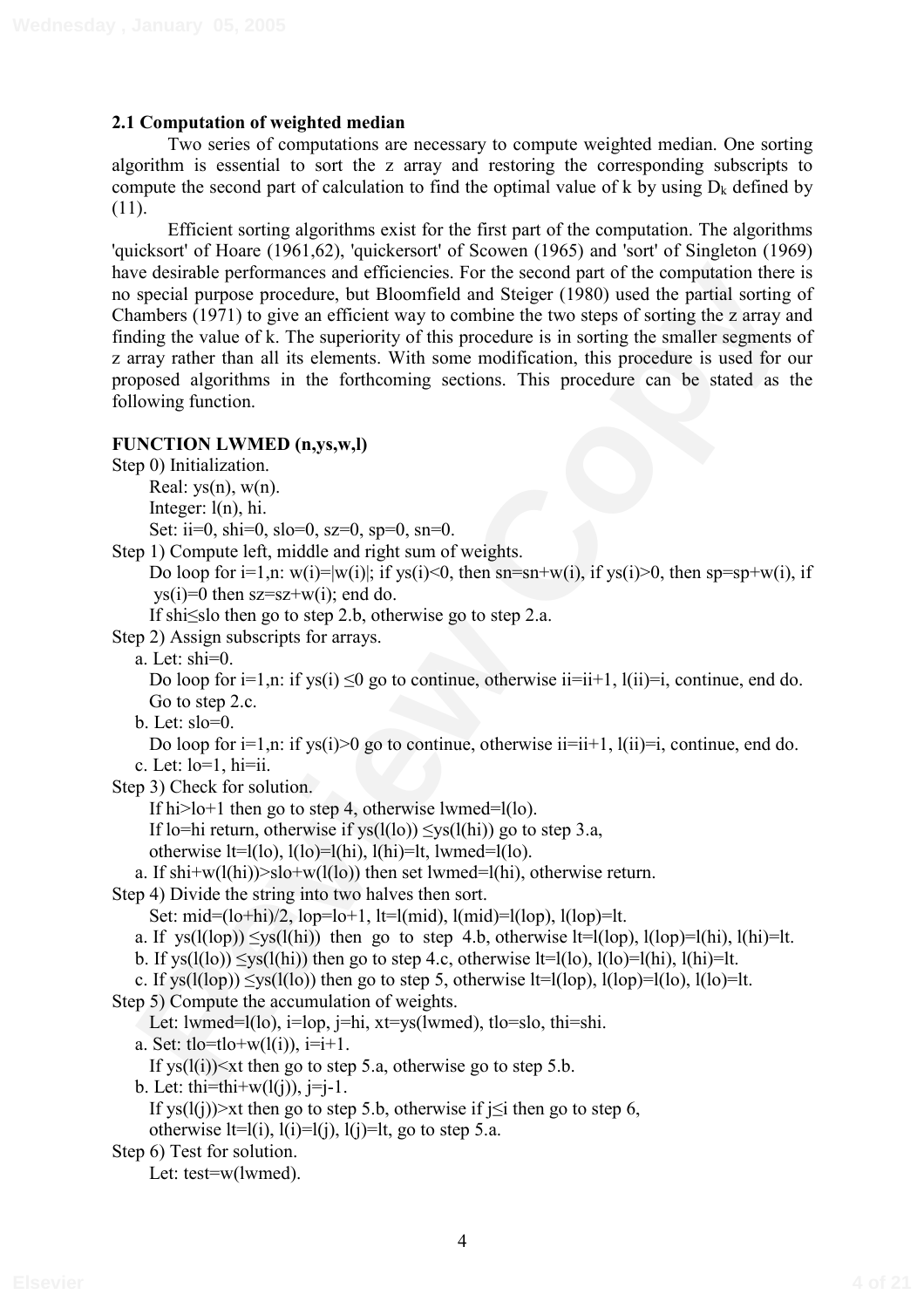If  $i\neq j$  then go to step 6.a, otherwise test=test+w(l(i)),  $i=i+1$ ,  $j=j-1$ .

a. If test $\geq$ |thi-tlo| then return, otherwise, if tlo>thi then step 6.b,

otherwise slo=tlo+test, lo=i, go to step 3.

b. Let: shi=thi+test, lo=lop, hi=j. go to step 3.

END

#### **2.2 Discussion of the m parameters model**

The procedure applied to the simple one parameter model can not be simply generalized to the m parameters model. This difficulty is due to the fact that we can not reorder observations in such a way that their corresponding residuals are increasingly or decreasingly ordered. On the other hand, to apply the discrete differentiation technique, primarily (2) should be rewritten as follows:

$$
s = \sum (y_h - \sum \beta_j x_{jh}) - \sum (y_h - \sum \beta_j x_{jh})
$$
  
h=1 j=1 h= t+1 j=1 (12)

Expression (12) which is free of absolute value sign is generalization of (8) for m parameters. But our first problem is to find a logic which enables us to form (12). On the other hand, we need to reorder observations in such a way that when h is less, equal or greater than t+1,  $u_h$  be greater, equal or less than zero respectively; and as h increases from one to n, the corresponding residual uh decreases accordingly.

If (2) could be written as (12), we could again differentiate it with respect to  $\beta_i$  for all  $j=1,...,m$  and t. Differentiating S with respect to  $\beta_j$  for all  $j=1,...,m$  would give,

$$
\delta S \t n = -\sum x_{jh} + \sum x_{jh} \t j = 1,...,m
$$
  
\n
$$
\delta B_j \t h = 1 \t h = t+1
$$
 (13)

In order to differentiate S with respect to discrete domain variable t we would have,

$$
\frac{\Delta(S)}{\Delta(t)} = \lim_{\Delta(t) \to 1} \frac{S[t + \Delta(t)] - S(t)}{\Delta(t)} = S(t+1) - S(t) =
$$

t+1 m n m t+1 m n m m  $\Sigma (y_h - \Sigma \beta_j x_{jh}) - \Sigma (u_h - \Sigma \beta_j x_{jh}) - \Sigma (y_h - \Sigma \beta_j x_{jh}) + \Sigma (y_h - \Sigma \beta_j x_{jh}) = 2(y_{t+1} - \Sigma \beta_j x_{j,t+1}) = 0$  (14) h=1 j=1 h=t+2 j=1 h=1 j=1 h=t+1 j=1 j=1

m distinct values for t can be computed from (13) by using the following  $D_{ki}$  for each explanatory variable. The procedure to compute t is similar to what we did in (11) for the one parameter model.

$$
D_{kj} \equiv \sum_{j}^{k} x_{jh} - \sum_{j}^{k} x_{jh} \qquad j=1,...,m; i=1,...,n
$$
\n
$$
h=1 \qquad h=k+1
$$
\n(15)

The procedure applied to the simply on equalitation that imply<br>contained to the myanistics much a way that their corresponding residuals are increasingly ordered observations in such a way that their corresponding residua It should be noted that these m values for t, all give a unique value for S in (12), because all of the errors corresponding to these t's have zero values. This becomes clear by zero residuals property of the  $L_1$  norm regression that there exist m points on the regression hyperplane which have zero residuals. In (12), these m points locate sequentially, because we had reordered observations in such a way that, when h increases from one to n, the errors decrease from greatest positive to lowest negative values. So, these m zero errors will locate one after another nearly in the middle of n elements sequence of (12). Corresponding to these m values of t, m observations are recognized. Substitute the values of these m observations into (14), m equations are found which can be solved simultaneously for m unknown  $\beta_j$ 's. These last m equations again confirm the above cited property of the  $L_1$  norm regression.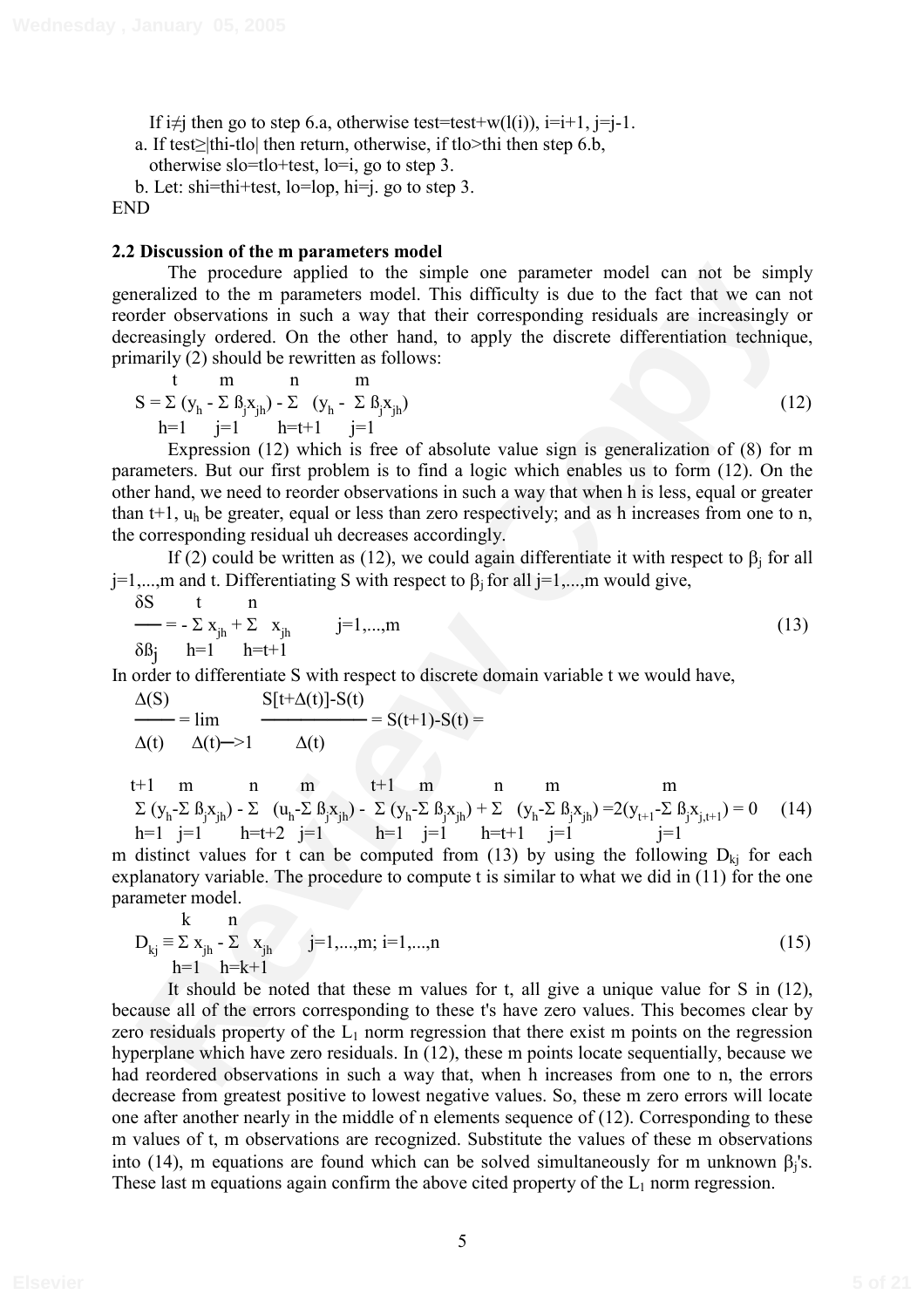Since for the m parameters model, the ordering of residuals before computing optimal values of  $\beta_j$ 's is not possible, another device should be adopted to compute the  $L_1$  norm estimates of the multiple linear regression parameters.

#### **3. Unrestricted simple linear regression**

To find the L<sub>1</sub> norm estimates of  $\{\beta_{i,j}=1,...,m\}$  for model (1), we shall try to propose algorithms to search for those observations on the optimal regression hyperplane. For m=2 and  $x_{1i}=0$ ,  $i=1,...,n$ ; (1) reduces to restricted simple linear regression with only one parameter. The  $L_1$  norm estimate of the slope  $\beta_2$  for simple model can be obtained by the algorithm given in the previous sections. Let us now consider a simple unrestricted linear model in which m=2 and  $x_{1i}=1$  for all i=1,...,n; namely,

$$
y_i = B_1 + B_2 x_{2i} + u_i
$$
 (16)

#### **3.1 Algorithm 1**

For the model given in (16), the  $L_1$  norm objective function S to be minimized will be, n

$$
S = \sum_{i=1}^{\infty} |y_i - B_1 - B_2 x_{2i}|
$$
 (17)

Let  $k_1$  denote a subscript which belongs to the range of one to n, and assume that  $k_1$ <sup>th</sup> observation  $(y_{k1},x_{2k1})$  is a candidate to be on the regression line. If this is the case, then  $u_{k1}=0$ and we can transfer the origin of  $Y_1X_2$  coordinates to the point  $(y_{k1},x_{2k1})$  without any loss. For this, we should rewrite all observations as deviates from the point  $(y_{k1},x_{2k1})$ ,

$$
y_i^{k1} = y_i - y_{k1}, \qquad x_{2i}^{k1} = x_{2i} - x_{2kl} \qquad i=1,...,n
$$
 (18)

Where the terms with superscripts 
$$
k1
$$
 denote deviated values. Rearrange the terms;

$$
y_i = y_i^{k1} + y_{k1}, \qquad x_{2i} = x_{2i}^{k1} + x_{2k1} \qquad i=1,...,n
$$
 (19)

Now, substitute (19) into (17), then, our  $L_1$  norm minimization problem can be redefined as,

$$
\min: S_{k1} = \sum |y_i^{k1} - \beta_2 x_{2i}^{k1} + (y_{k1} - \beta_1 - \beta_2 x_{2k1})|
$$
\n(20)

Since, we assumed that the  $k1<sup>th</sup>$  observation is on the regression line, the expression  $y_{k1} - \beta_1 - \beta_2 x_{2k1} = 0$ . Thus (20) reduces to,

$$
\min_{\beta_2} S_{k1} = \sum_{i=1}^{n} |y_{ik1} - \beta_2 x_{2i}^{k1}|
$$
 (21)

Solution of the optimization problem (21), is the same as the one described before for one parameter linear model. Note that when  $u_{kl}=0$ , then the minimum value of (21) is equal to the minimum value of (17).

I  $x_{11} = 0$ ,  $\sin x_{11} = 0$ ,  $\sin x_{12} = 0$ ,  $\sin x_{13} = 0$  and  $\sin x_{14} = 0$  and  $\sin x_{14} = 0$  and  $\sin x_{14} = 0$  and  $\sin x_{14} = 0$  and  $\sin x_{14} = 0$  and  $\sin x_{14} = 0$  and  $\sin x_{14} = 0$  and  $\sin x_{14} = 0$  and  $\sin x_{14} = 0$  and  $\sin x_{14} =$ Let  $\beta_2$  derived by minimizing (21) be denoted by  $\beta_2^{k_1}$ . By changing k1 from one to n and minimizing (21),  $\beta_2^{-1},...,\beta_2^{-n}$  are attained accordingly. Now the question is: what value of k1 minimizes (17)? In other words, which observations are on the optimal regression line? Note that in the two parameters  $L_1$  norm linear model, there exists at least two observations with zero errors. Transferring of YxX2 coordinates to both these points does not change the minimum of (17). Suppose  $p^{\text{th}}$  and  $q^{\text{th}}$  are those observations on the regression line, thus,

$$
u_p = y_p - \beta_1 - \beta_2 x_{2p} = 0, \qquad u_q = y_q - \beta_1 - \beta_2 x_{2q} = 0
$$
  
Rewriting (18) and (19) for k1=p,q and substituting them into (21), yields,  
n  

$$
S = \sum |x_p|^p \cdot \beta_1 x_p^p
$$
 (22)

$$
S_p = \sum |y_i^p - \beta_2 x_{2i}^p|
$$
\n(23)

6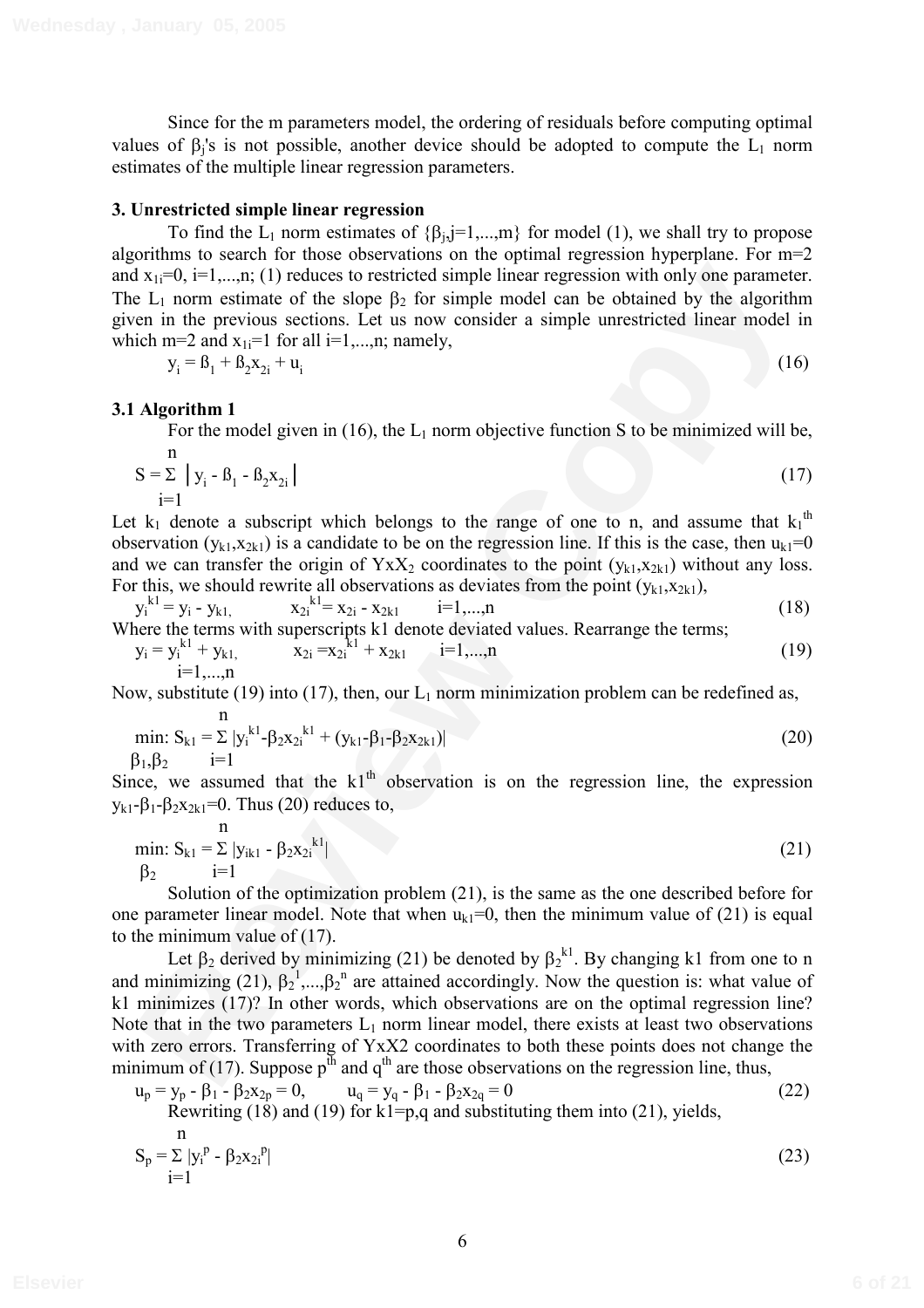$$
S_q = \sum_{i=1}^{n} |y_i^q - \beta_2 x_{2i}^q|
$$
 (24)

Using (18) and rewriting (23) and (24), it is shown that  $S_p$  is equal to  $S_q$ ,

$$
S_p = \sum_{i=1}^{n} |y_i - \beta_2 x_{2i} - (y_p - \beta_2 x_{2p})|
$$
  
\n
$$
S_q = \sum_{i=1}^{n} |y_i - \beta_2 x_{2i} - (y_q - \beta_2 x_{2q})|
$$
\n(26)

 $S_p$  is equal to  $S_q$  if and only if the two parentheses inside the absolute value signs of (25) and (26) are equal. This can be concluded by solving the two equations of (22) for  $\beta_1$ . That is,

 $\beta_1 = y_p - \beta_2 x_{2p} = y_q - \beta$  $2X_{2q}$  (27)

**R**<br> **R** =  $\sum y_1 P_2 x_2 - (y_1 P_2 x_2 x_2)$ <br> **R** =  $\sum y_1 P_2 x_2 - (y_2 P_2 x_2 x_2)$ <br> **R** =  $\sum y_1 P_2 x_2 - y_1 - \sum y_2 x_2$ <br> **R** example 1. This can be concluded by solving the two equations of (22) for  $\beta$ . That is,<br>  $\beta_1 - y_1 - \beta_2 x_$ The equality of  $S_q$  and  $S_p$  is because the points p and q are on the regression line and therefore  $u_p = u_q = 0$ . Thus,  $S_p = S_q$ , so, the values of  $\beta_2^p$  and  $\beta_2^q$  derived by minimizing either  $S_p$ or S<sub>q</sub> must be equal. This gives a criterion to find the desired  $\beta_2$  from all  $\beta_2^{k_1}$  for k1=1,...,n. That is, when  $\beta_2^{\ \ p} = \beta_2^{\ q}$ . The estimated value of  $\beta_2$  is denoted by  $\beta_2^{\ \wedge}$ . Value of  $\beta_1^{\ \wedge}$  is simply computed by (27). Now let us summarize the whole procedure for finding the values of  $\beta_1$ <sup> $\land$ </sup> and  $\beta_2^{\wedge}$  for the model given by (16).

### **Crude algorithm 1**

Step  $0$ ) Set  $k1=1$ .

Step 1) Compute (18).

Step 2) Minimize (21) by using weighted median procedure and find  $\beta_2^{\text{kl}}$ .

Step 3) Check if  $\beta_2^{k_1} = \beta_2^{k_1}$ -k for 0<k<k1, then set  $\beta_2$ ^= $\beta_2^{k_1}$  and  $\beta_1$ ^=y<sub>k1</sub>- $\beta_2$ ^x<sub>2k1</sub> then stop. Step 4) Increase k1 by one and go to step 1.

## **3.2 Algorithm 2**

The crude algorithm 1 for finding  $B_1^{\wedge}$  and  $B_2^{\wedge}$  is not computationally efficient because it usually requires testing the majority of observations. In order to make this algorithm efficient, some elaborations are necessary.

Instead of setting  $k1=1$ , let us set k1 equal to an arbitrary integer value such as a where a is any integer from one to n. Suppose now,  $u_a = v_a - \beta_1 - \beta_2 x_{2a} = 0$ , and rewrite (21) as,

min: 
$$
S_a = \sum_{i=1}^{n} |y_i^a - B_2 x_{2i}^a|
$$
 (28)

Minimizing (28) gives  $\beta_2^a$  which is equal to

$$
\beta_2^a = \frac{y_b^a}{x_{2b}} = \frac{y_b - y_a}{x_{2b} - x_{2a}}
$$
 (29)

On the other hand, by pivoting on the  $a<sup>th</sup>$  observation another point such as b is found where b refers to that observation which has zero error in the minimum solution of (28), so,  $u_b = y_b - \beta_1 - \beta_2 x_{2b} = 0$ . Let us denote the minimum of S<sub>a</sub> in (28) as S<sub>a</sub><sup>\*</sup>, then,

$$
S_a^* = \sum_{i=1}^n |y_i^a - B_2^a x_{2i}^a|
$$
 (30)

Note that,

$$
B_1 = y^a - B_2^a x_2^a = y_b - B_2^a x_{2b}
$$
 (31)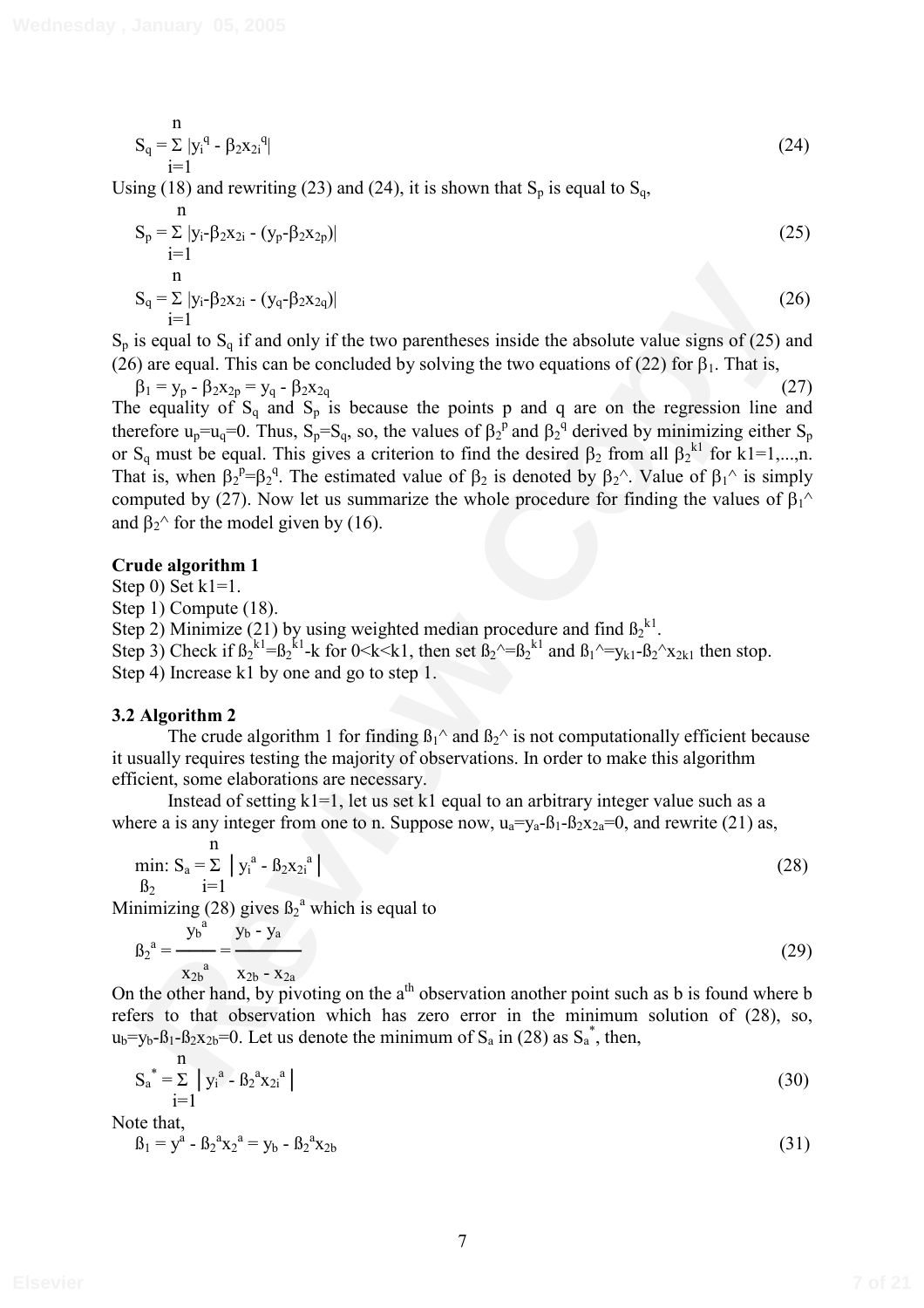This comes from multiplying (29) by its denominator and rearranging the terms. Substitute (31) in (17),

$$
S = \sum_{i=1}^{n} |y_i - y_a - \beta_2^a (x_{2i} - x_2^a)| = \sum_{i=1}^{n} |y_i - y_b - \beta_2^a (x_{2i} - x_{2a})|
$$
  
n

or,

$$
S = \sum_{i=1}^{n} |y_i^a - B_2^a x_{2i}^a| = \sum_{i=1}^{n} |y_i^b - B_2^a x_{2i}^b|
$$
\n(32)

Using (30) the first sum in (32) is  $S_a^*$  and the second sum is  $S_b$  evaluated at  $B_2 = B_2^*$ . Thus, it can be concluded that,

$$
S_a^* = S_b \bigg|_{\beta_2 = \beta_2^a}
$$
 (33)

 $S_a^*$  is at minimum but  $S_b$  still can be minimized for other values of  $\beta_2$ .  $\int B_2 = B_2^a$ 

Therefore, an important result is derived, that is,

(32)<br>
Sending (30) the first sum in (32) is S<sub>n</sub><sup>3</sup> and the second sum is S<sub>h</sub> evaluated at  $B_2 = 6p^4$ . Thus, it<br>
is any (30) the first sum in (32) is S<sub>n</sub><sup>3</sup> and the second sum is S<sub>h</sub> evaluated at  $B_2 = 6p^4$ . Thus, it  $S_a^* > S_b^*$  (34) The inequality of (34) guarantees that if we choose an arbitrary point to transfer the origin of coordinates to it and minimizing the objective function (21) another point is found, then transferring the origin to this newly found point decreases the total sum of absolute errors. Therefore, at each transference we get closer to the minimum of S. By a similar discussion, this conclusion can be generalized as,

$$
S_a^* > S_b^* > S_c^* > S_d^* \dots \tag{35}
$$

Note that a is an arbitrary starting point. The point b is derived by minimizing  $S_a$ , c is derived by minimizing  $S_b$  and d is derived by minimizing  $S_c$  and so on.

Now, the question is, when the minimum value of S is reached? Suppose  $S^* = S_f^*$ ; by transferring the origin of coordinates to the point f and minimizing  $S_f$ , the  $g<sup>th</sup>$  observation is derived. When  $S^* = S_f^*$  by minimizing  $S_g$ ,  $f^{\text{th}}$  observation is again found, because  $S_g^* = S_f^* = S^*$ and the  $g<sup>th</sup>$  and  $f<sup>th</sup>$  observations are both on the  $L_1$  norm regression line. This conclusion can be a criterion to stop the procedure. Hence,

$$
S_a^* > S_b^* > S_c^* > S_d^* \dots > S_f^* = S_g^* = S^* \tag{36}
$$

It should be noted that if the minimum solution of S is not unique, that is function S has a horizontal segment, the procedure stops when it reaches the first minimum solution.

Now, let us introduce the whole stages of this algorithm to find the  $L_1$  norm estimates of  $\beta_1$  and  $\beta_2$  in the simple linear model (16).

## **Algorithm 2**

Step 0) Select an arbitrary integer value a between one to n and set  $k1=a$ .

- Step 1) Compute (18) with  $k1=a$ .
- Step 2) Minimize (21) by using weighted median procedure and find the appropriate observation on the line, namely observation b.
- Step 3) Compute (18) with k1=b.
- Step 4) Minimize (21) and find that observation on the line; observation c.
- Step 5) Check if c=a, then  $B_2$ <sup> $\sim$ </sup>= $y_b$ <sup>c</sup> $\frac{x_{2b}^c}{B_1}$ ,  $B_1$  $\sim$ = $y_c$ - $B_2$  $\sim$  $x_{2c}$  and stop.
- Step 6) Set a=b and go to step 1.

Operationally, the following steps are taken.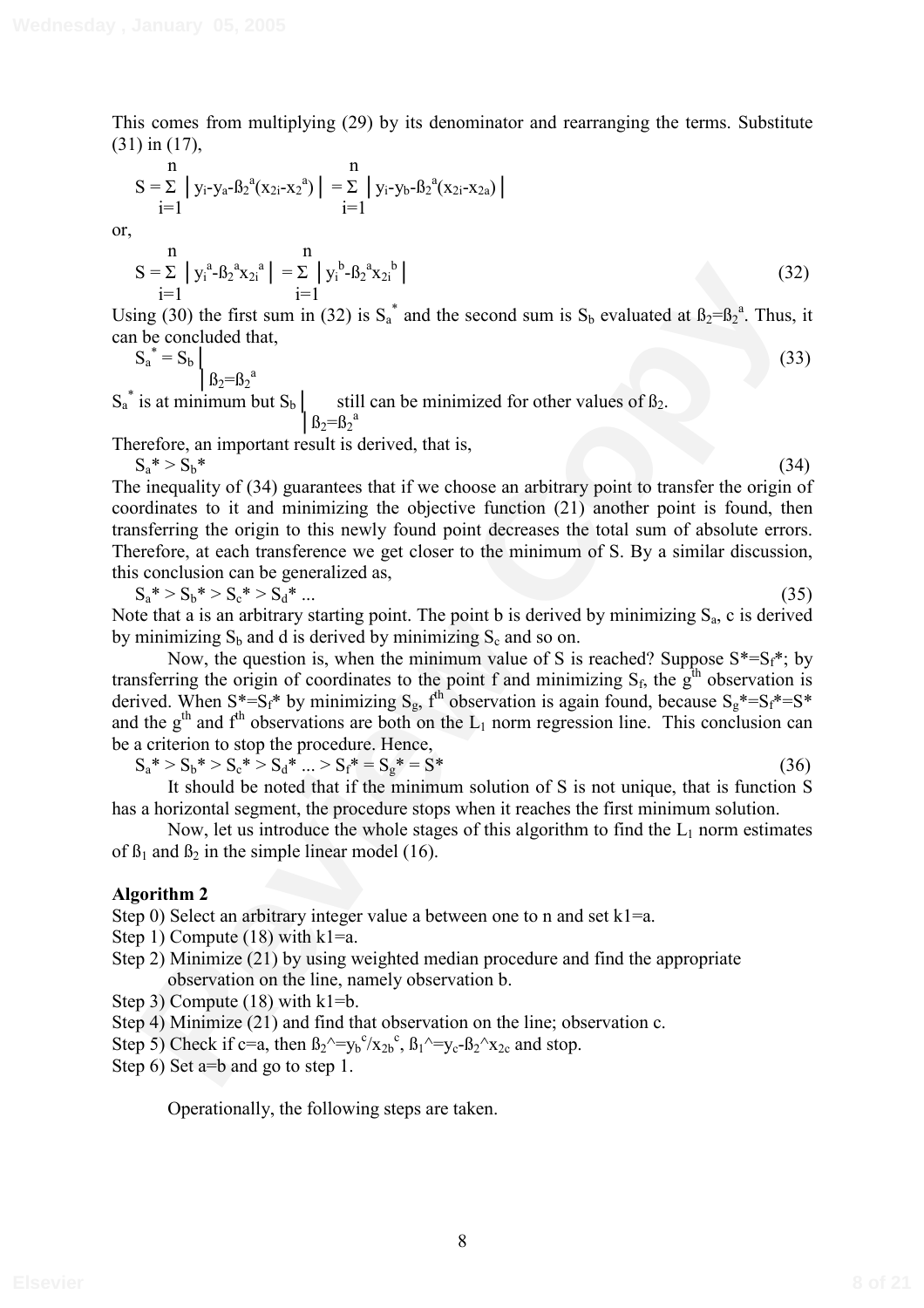# **PROGRAM BL1S**

```
p 1) Compute weights and ratios.<br>
Do loop for i=1, k, 1-i, w(i)=x2(k, 1), z(i)=(y(i)-y(k))/w(i), end do.<br>
Set: w(k, 1)-0, g(k) = w(i), z(k) = 0.<br>
Set: k = -i e^{-k(k+1)}, w_i(i) = x2(i) - x2(k, 1), z(i) = (y(i) - y(k))/w(i) end do.<br>
Set: i.e^{-i} = -i e^{-k(k+Step 0) Initialization. 
      Parameter: n. 
      Real: y(n), x2(n), z(n), w(n).
      Integer: l(n).
      Set: k1=arbitrary, k1r=0, k1s=0, iter=0.
      Read (y(i), x2(i), i=1, n)Step 1) Compute weights and ratios. 
      Do loop for i=1, k-1: w(i)=x^2(i)-x^2(k-1), z(i)=(y(i)-y(k-1))/w(i), end do.
      Set: w(k1)=0, z(k1)=0.
      Do loop for i=k1+1, n: w(i)=x2(i)-x2(k1), z(i)=(v(i)-v(k1))/w(i) end do.
      Set: iter=iter+1. 
Step 2) Compute weighted median. 
      Let: lm = LWMED(n,z,w,l).
Step 3) Check for optimality. 
      Set: k1s=k1r, k1r=k1. 
      If lm=kls then go to step 4, otherwise kl=lm.
      Go to step 1. 
Step 4) Compute the solution. 
      Let b2 = z(lm), b1 = y(k1) - b2*x2(k1).
      Print b1, b2, k1, lm, iter. 
      Stop.
```
END

## **4. Generalization to m parameters**

Now we extend the above procedure to the restricted two parameters model, namely,  $y_i = B_2x_{2i} + B_3x_{3i} + u_i$  (37)

Let,

$$
S = \sum_{i=1}^{n} |y_i - \beta_2 x_{2i} - \beta_3 x_{3i}|
$$
 (38)

S can be written as,

$$
S = \sum_{i=1}^{n} |x_{2i}| |y_i/x_{2i} - B_2 - B_3x_{3i}/x_{2i}| = \sum_{i=1}^{n} |x_{2i}| |y_i^{s1} - B_2 - B_3x_{3i}^{s1}|
$$
(39)

where,

 $i=1,...,n$  (40)

 $y_i^{s1} = y_i/x_{2i}$ ,  $x_{3i}^{s1}$ Minimization of (39) is similar to that of simple linear model explained in the previous section. An important distinction for solving (39) in comparison to (17) is the expression  $\vert x_{2i}\vert$  which has been multiplied to  $\vert y_i^{sl} - B_2 - B_3x_{3i}^{sl}\vert$ . This multiplication does not make any problem when (39) is minimized, because if we deviate  $y_i^{s_1}$  and  $x_{3i}^{s_1}$  from the point k1 as,

 $y_i^{\text{slk1}} = y_i^{\text{sl}} - y_{k1}^{\text{sl}}$  $x_{3i}^{s1k1} = x_{3i}^{s1} - x_{3k1}^{s1}$  i=1,...,n (41) then we can rewrite  $(39)$  similar to  $(21)$ , so,

$$
S_{k1} = \sum_{i=1}^{n} |x_{2i}| |y_i^{\text{slk1}} - B_3 x_{3i}^{\text{slk1}} | \qquad (42)
$$

To minimize (42), we should use the following expression,

$$
S_{k1} = \sum_{i=1}^{n} |x_{2i}x_{3i}^{s1k1}| |y_i^{s1k1}/x_{3i}^{s1k1} - B_3|
$$
\n(43)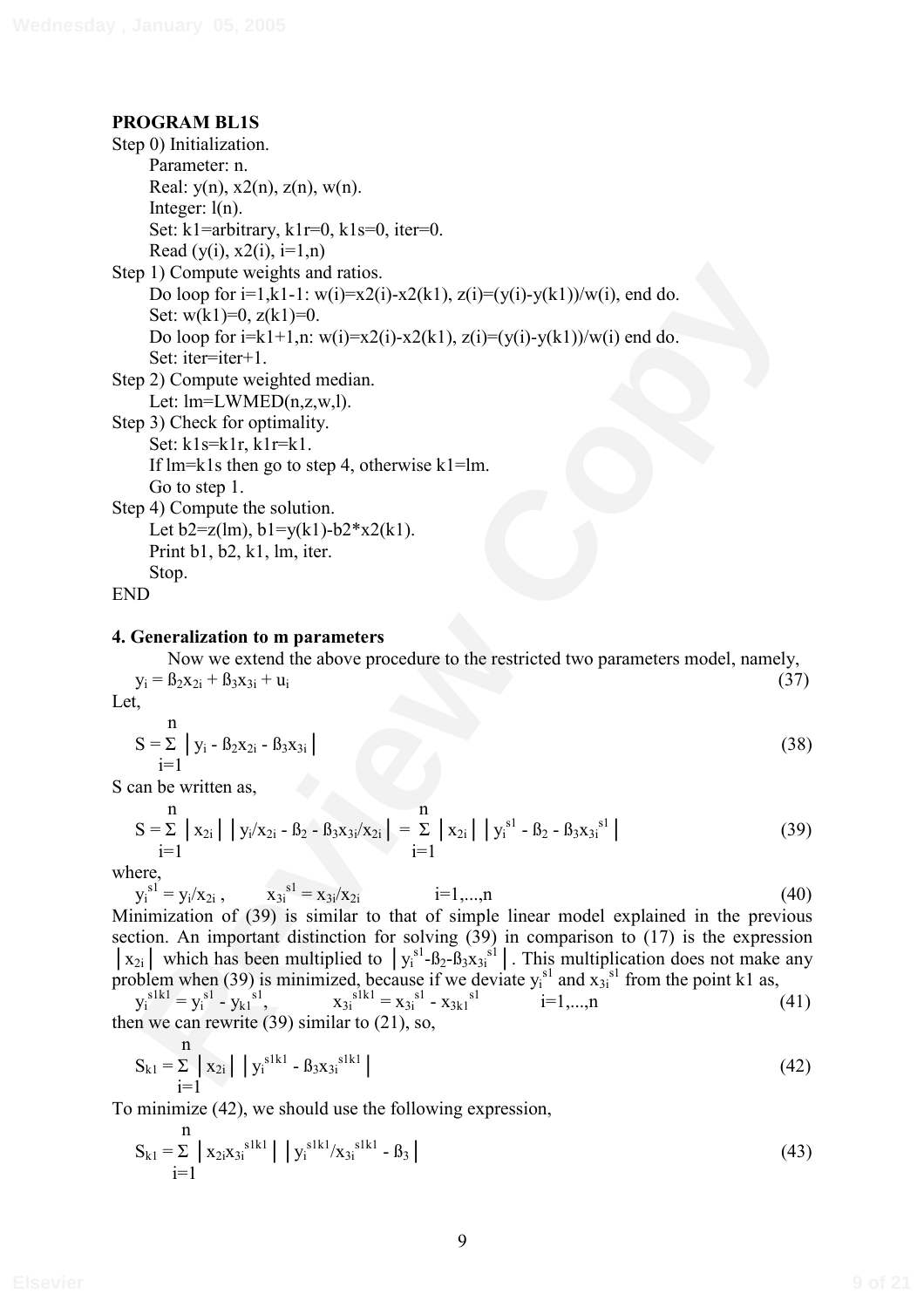According to Bidabad (1987a,88a), in applying discrete derivative to (43) the term in the first absolute value sign is used to find the subscript of that point which locates on the regression line. In comparison to the simple unrestricted linear model (16) this is the main difference.

In the case of inclusion of an intercept in the model given by  $(37)$ , we have,

$$
S = \sum_{i=1}^{n} |y_i - B_1 - B_2 x_{2i} - B_3 x_{3i}|
$$
\n(44)

Let k1 be an arbitrary subscript then, transference of the origin of coordinates to the  $k1<sup>th</sup>$  point is done by deviating all observations from this point, namely,

 $y_i^{k1} = y_i - y_{k1}$ ,  $x_{2i}$  $x_{2i} = x_{2i} - x_{2k1}$ ,  $x_{3i}^{k1} = x_{3i} - x_{3k1}$  i=1,...,n (45) Rearrange the terms of (45) and substitute in (44), then we have,

$$
S = \sum_{i=1}^{n} |y_i^{k1} - \beta_2 x_{2i}^{k1} - \beta_3 x_{3i}^{k1} + (y_{k1} - \beta_1 - \beta_2 x_{2k1} - \beta_3 x_{3k1})|
$$
\n(46)

If  $k1<sup>th</sup>$  observation is on the regression plane, then

$$
y_{k1} - B_1 - B_2 x_{2k1} - B_3 x_{3k1} = 0
$$
\n(47)

So, instead of minimizing (44), the following function is minimized:

$$
S_{k1} = \sum_{i=1}^{n} |y_i^{k1} - \beta_2 x_{2i}^{k1} - \beta_3 x_{3i}^{k1}|
$$
\n(48)

Minimization of (48) is completely similar to that of (38) and can be proceeded as follows,

$$
S_{k1} = \sum_{i=1}^{n} |x_{2i}^{k1}| |y_i^{k1} / x_{2i}^{k1} - B_2 - B_3 x_{3i}^{k1} / x_{2i}^{k1} | = \sum_{i=1}^{n} |x_{2i}^{k1}| |y_i^{s1} - B_2 - B_3 x_{3i}^{s1} |
$$
 (49)

where,

n

$$
y_i^{s1} = y_i^{k1}/x_{2i}^{k1}, \t x_{3i}^{s1} = x_{3i}^{k1}/x_{2i}^{k1} \t i=1,...,n
$$
  
\nNow, again, transfer the origin of the two dimensional  $Y^{s1} \times X_3^{s1}$  coordinates to an arbitrary

point k2 by deviating 
$$
y_i^{s_1}
$$
 and  $x_{3i}^{s_1}$  from  $y_{k2}^{s_1}$  and  $x_{3k2}^{s_1}$  as follows,  
\n
$$
y_i^{s1k2} = y_i^{s1} - y_{k2}^{s1}, \qquad x_{3i}^{s1k2} = x_{3i}^{s1} - x_{3k2}^{s1}
$$
\n
$$
y_i^{s1k2} = x_{3i}^{s1} - x_{3k2}^{s1}
$$
\n
$$
= 1,...,n
$$
\nBy rearranging the terms of (51) and substituting them into (49) and assuming that the point

By rearranging the terms of (51) and substituting them into (49) and assuming that the point k2 is on the regression plane, we can rewrite (49) as,

$$
S_{k1k2} = \sum_{i=1}^{n} |x_{2i}^{k1}| |y_i^{s1k2} - B_3x_{3i}^{s1k2}|
$$
 (52)

or,

$$
S_{k1k2} = \sum_{i=1}^{n} |x_{2i}^{k1}x_{3i}^{s1k2}| |y_i^{s1k2}/x_{3i}^{s1k2} - B_3 |
$$
 (53)

**EV** he has arbitrary subscript then, transference of the origin of coordinates to the k<sup>1th</sup> point<br>
blone by deviating all observations from this point, namely,<br>  $y_x^{k+1} = y_1 \cdot y_{k+1}$ ,  $x_{k+1} = x_{k+2} \cdot x_{k+1}$ ,  $x_{k+1} = x_{$ The objective function (53) can be minimized as suggested before. Now, the procedure from (49) to (53) can be repeated with different values of k2 as in algorithm 2 proposed for the simple linear model. When the last point (M) in the process of minimizing (53) is reached, the origin of three dimensional  $Y_1X_2X_3$  coordinates (k1) is transferred to this newly found point M and the procedure from (45) to (53) is again repeated with the exception that instead of assigning an arbitrary value to k2, we set k2 equal to the previous value of k1. This procedure continues until the point found by minimizing (53) is equal to previous value of k1. The values of  $B_1^{\wedge}$ ,  $B_2^{\wedge}$  and  $B_3^{\wedge}$  can be computed according to the following formulas,

 $B_3^{\wedge} = y_M^{s1k2}/x_{3M}^{s1k2},$   $2^{\wedge} = y_{k2}^{s1} - B_3^{\wedge}x_{3k2}^{s1},$   $B_1^{\wedge} = y_{k1} - B_2^{\wedge}x_{2k1} - B_3^{\wedge}x_{3k1}$  (54) It should be noted that at each step it can be proved that we are getting closer to the

minimum of S in (44). The proof is similar to that of the two parameters model given by (16).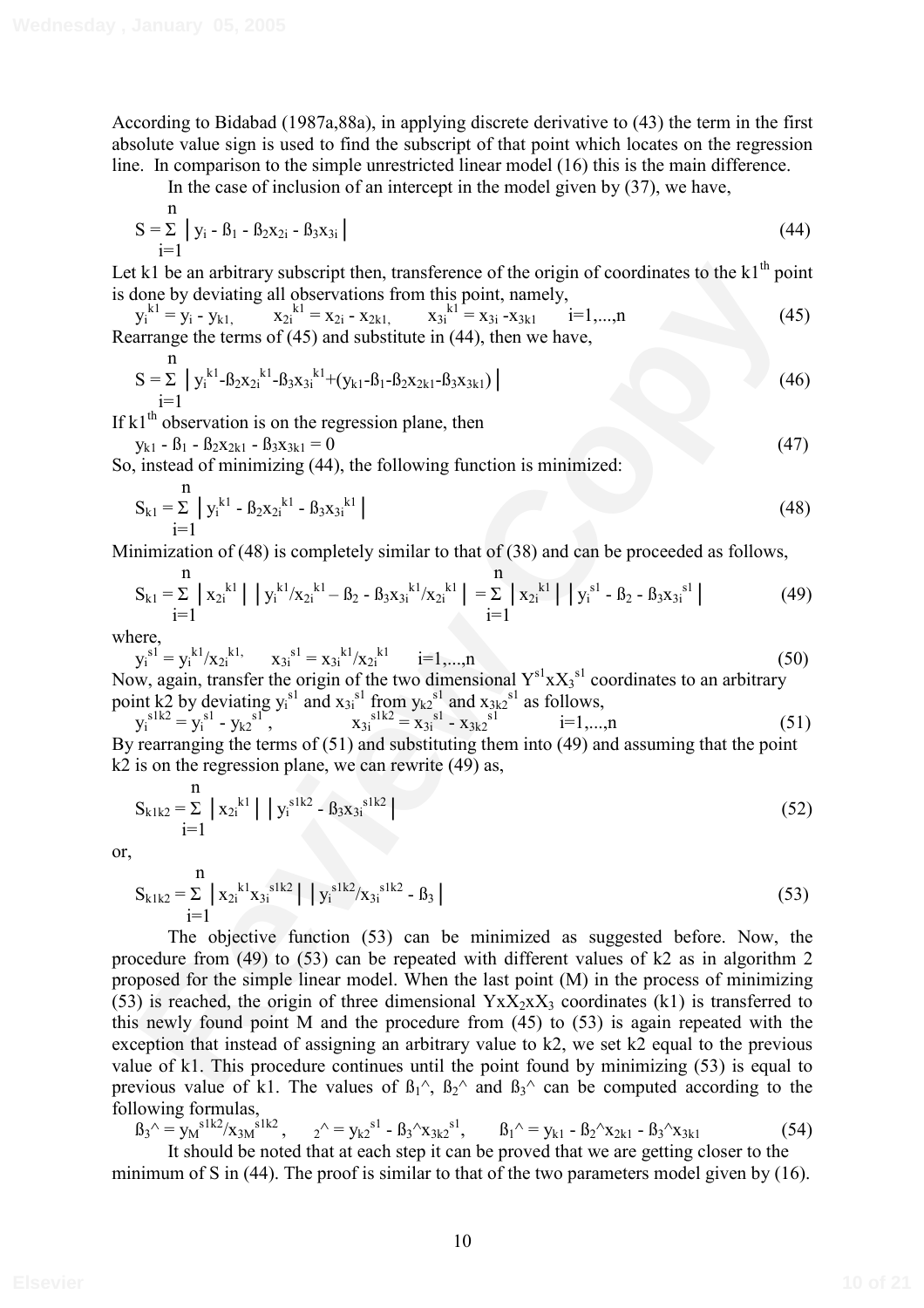It can be shown that for any two arbitrary points k1 and k2, value of  $S_{k1k2}$  given by (53) for any commutation for k1 and k2 remains unchanged. This will be shown in the next sections. However,

$$
S_{k1k2} = S_{k2k1} \tag{55}
$$

Now, following the procedure of the proof given by (28) through (36) we can write,

$$
S_{k1a}^* = S_{k1b} \Big|_{\beta_3 = \beta_3^{k1a}} \tag{56}
$$

where  $S_{k1a}^*$  denotes the optimal value of  $S_{k1a}$  with respect to  $\beta_3$  of (53) for any arbitrary integer a from one to n, namely,

$$
S_{k1a}^* = \min_{\beta_3} (S_{k1a})
$$
 (57)

ere S<sub>int</sub><sup>2</sup> denotes the optimal value of  $S_{k+3}$  with respect to 0<sub>5</sub> of (53) for any arbitrary<br>
Signitry denotes the optimal value of  $S_{k+3}$  with respect to 0<sub>5</sub> of (53) for any arbitrary<br>
Signitry in (56) denotes t Subscript b in (56) denotes the observation which is found by minimizing  $S_{k1a}$ . Since the a<sup>th</sup> and  $b<sup>th</sup>$  observations both are on the regression hyperplane, by a similar discussion stated by (28) through (32) we can conclude that  $S_{k1a}$ <sup>\*</sup> is equal to  $S_{k1b}$  which evaluated at that value of  $B_3$  which is found by minimizing  $S_{k1a}$ . Since the left hand side of (56) is minimum and its right hand side can be decreased by other values of  $\beta_3$ , it can be concluded that,

$$
S_{k1a}^* > S_{k1b}^*
$$
 According to (55) we can write. (58)

$$
S_{k1a}^* > S_{k1b}^* = S_{bk1}^* \tag{59}
$$

Since in each step we discard an observation from the basis and replace it with the newly found one, we have,

$$
S_{k1a}^* > S_{k1b}^* = S_{bkl}^* > S_{bc}^* = S_{cd}^*
$$
\n(60)

or generally,

$$
S_{k1a}^* > S_{k1b}^* > S_{bc}^* > S_{cd}^* \tag{61}
$$

The minimum solution  $S^*$  is reached when by entering the  $f<sup>th</sup>$  observation in the basis we can not reduce the objective function value. That is the previous observation is again reached, namely,

$$
S_{k1a}^* > S_{ab}^* > S_{bc}^* > S_{cd}^* > ... > S_{fg}^* = S_{gf}^* = S^*
$$
\n(62)

The relation (62) guarantees that at each step we are descending down the objective function surface.

## **4.1 Algorithm 3**

To generalize the above algorithm to the m parameters linear model (1), we should reduce the number of parameters in the same fashion as in the case of three parameters model explained above. If the model is restricted, we can make it unrestricted by dividing all dependent and independent variables to one of independent variables as follows.

$$
S = \sum_{i=1}^{n} |y_i - \sum_{j=2}^{m} \beta_j x_{ji}| = \sum_{i=1}^{n} |x_{2i}| |y_i/x_{2i} - \beta_{2} - \sum_{j=3}^{m} \beta_j x_{ji}|
$$
(63)

If the model is unrestricted, we can make it restricted by deviating all observations from an arbitrary one observation; namely,

$$
S = \sum_{i=1}^{n} |y_i - B_1 - \sum_{j=2}^{n} B_j x_{ji}| = \sum_{i=1}^{n} |y_i^{k} - \sum_{j=2}^{n} B_j x_{ji}^{k} |
$$
\n(64)

where,

$$
y_i^{k1} = y_i - y_k^{k1}, \qquad x_{ji}^{k1} = x_{ji} - x_{jkl} \qquad i=1,...,n; j=2,...,m
$$
 (65)

Therefore, according to the transformations (63), (64) and (65) any m parameters model can be reduced to a simple restricted one parameter model and then be estimated as a weighted median problem. To conduct this transformation, if the model is unrestricted, we should deviate all observations from an arbitrary one and make the model restricted. Then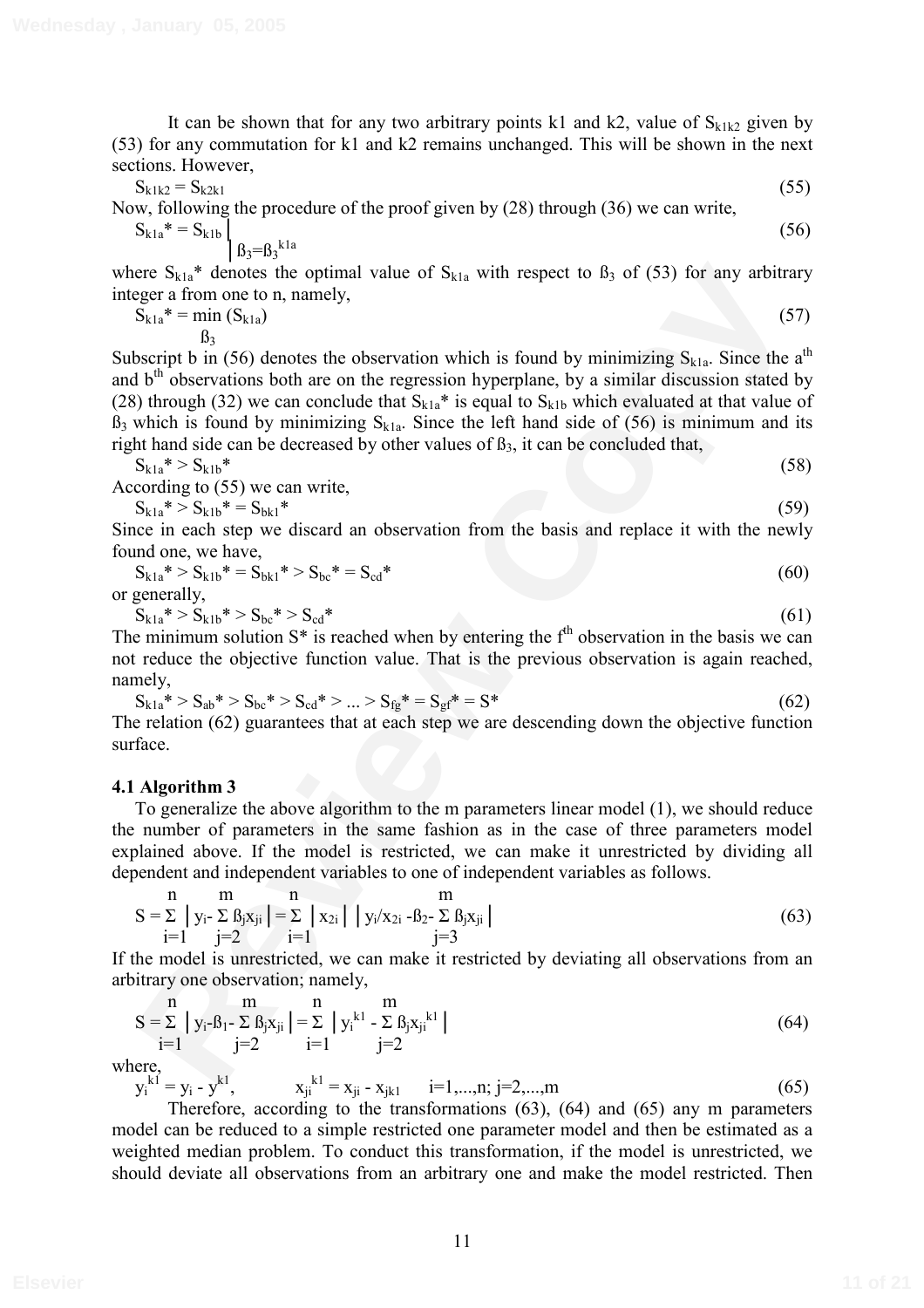divide all dependent and independent variables to an arbitrary independent variable. This makes the model unrestricted. At this step we have reduced the number of parameters by one. By continuing this process, we can reduce any m parameters model to a one parameter model. If the model is restricted we should start by dividing all of the variables by one of the independent variables and make the model unrestricted. Now, we can again reduce one of the parameters by applying the procedures explained above in order to transform unrestricted model to restricted form. By solving the one parameter model, we can then solve for the two parameters and then three parameters models and so on.

menters and then three parameters models and so on.<br>
The most delicate part of this algorithm is that, at the starting point, one<br> **Review Contend and then** the three layerithms is then the starting between the integral t The most delicate part of this algorithm is that, at the starting point, once k1,k2,...,k(m-1) are selected arbitrarily, then the algorithm assigns the best possible values to the integers  $k1, k2, \ldots, k(m-1)$ . To explain the procedure, let us deal with the four parameters unrestricted linear model. Once, value of k1 is arbitrarily selected. Deviate all observations from  $k1<sup>th</sup>$  observation. In this way, the model reduces to a three parameters restricted model. By dividing all of the variables to one of the independent variables, our model becomes completely similar to (44). By minimizing (44) according to the algorithm previously explained for the three parameters model, subscript M corresponding to  $M<sup>th</sup>$  point is derived. This is the newly found point which its subscript (M) is assigned to k1. The previous value of k1 is assigned to k2 and the previous value of k2 is assigned to k3 and the whole procedure is repeated again. The procedure stops when the value of M is equal to k1.

The above important assigning technique which is essential for pivoting on the origins of different size coordinates can be extended to more parameters models as we did before. Again, we should note that at each succeeding step we get closer to the minimum of S in (1). The proof is completely similar to the three parameters model explained before. The whole procedure is as follows.

# **Algorithm 3**

- Step 0) Select arbitrary points k1, k2,..., k(m-1).
- Step 1) Set counter=1.
- Step 2) Proceed the transformations (63) through (65) to reduce model to a one parameter transformed restricted linear model.
- Step 3) Apply weighted median procedure to find the point M.
- Step 4) If M is equal to previous value of k(counter) go to step 5; otherwise set k(counter)=M and go to step 1.
- Step 5) If counter = m-1 go to step 6; otherwise let counter=counter+1 and go to step 4.
- Step 6) Set  $k(m)=M$ . By using the final values of  $k1,...,k(m)$  solve the following system of equations for  $\beta_1^{\wedge}$ , for j=1,...,m;

m  
\n
$$
\sum \beta_j \wedge x_{jki} = y_{ki}
$$
 i=1,...,m  
\nj=1  
\nStop.

# **4.2 Algorithm 4**

In algorithm 3 to solve any m parameters model, the reduced m-1 parameters model should be solved first and therefore makes the algorithm rather costly. Because to solve a m parameters model we should reduce the objective function value of the reduced m-1 parameters model down to its minimum value and then going back to the m parameters model. In interior steps for m-1,m-2,...,1 this procedure repeats. In order to make this algorithm more efficient another assigning technique may be adopted.

Once m-1 observations are selected arbitrarily. The S function is reduced to a one parameter weighted median problem as we did in algorithm 3 using (63) and (64). By solving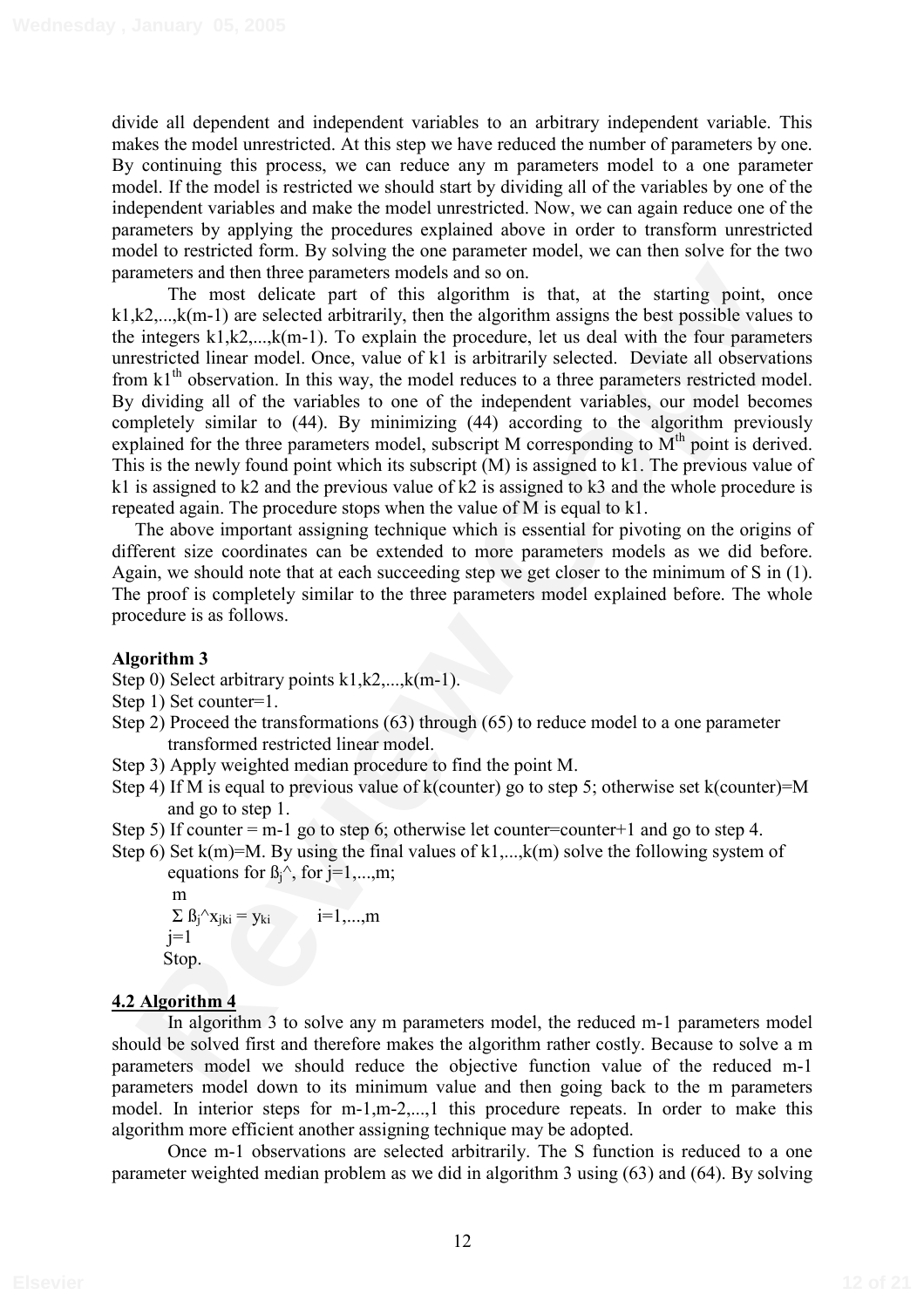the weighted median problem a new observation M is found. Now, the newly found point is replaced by the most previous observation which entered the basis. The procedure is repeated until we can not find any new observation out of the current set of basis points and the deleted point in the previous iteration. On the other hand, in this algorithm m-1 point is selected as a basic feasible solution. By pivoting on this solution a new point is found to enter the basis and should be replaced by another one which was previously in the basis. The procedure ends when we can not enter any new point to reduce the objective function value. In this context it is similar to simplex procedure of linear programming technique.

this context it is simular to simplex procedure of linear programming rechuiges.<br>
Migavithm 4 is also a discount method. Because in each iteration the value of S is<br>
reveale. Proof is completely similar to that of algorit Algorithm 4 is also a descent method. Because in each iteration the value of S is decreased. Proof is completely similar to that of algorithm 3 stated before. The main difference of this algorithm with algorithm 3 is in choosing the point which should be deleted from the basis. Therefore, in each step we need not to keep some points in the basis to solve smaller size models. On the other hand, in each m iterations all m points in the basis are discarded and new points enter. In algorithm 3 we kept some points in the basis until we reach an optimal point for smaller size reduced model. It should be noted that one point may be discarded and reenter the basis through m iterations. This is not contradictory and actually occurs especially when we are near the optimal solution.

As we will see in the forthcoming section, due to different properties of this algorithm many manipulations in computational steps may be adopted to start calculations. Before making this algorithm more sophisticated it is suitable to summarize its general steps as follows.

# **Algorithm 4**

Step 0) Select arbitrary points k1,...,k(m-1).

- Step 1) Proceed the transformations (63) through (65) to reduce model to one parameter transformed restricted linear model.
- Step 2) Apply weighted median procedure to find the point M.
- Step 3) Assign M to one of the  $k1$ ,..., $k(m-1)$  which is oldest in the basis.
- Step 4) Check if the newly found point M which enters the basis, discard the point which entered in previous iteration repeats m-1 times then go to step 5; otherwise go to step1.
- Step 5) Set  $k(m)=M$ . By using the final values of  $k1,...,k(m)$ , solve the following system of equations for  $\beta_i^{\wedge}$ , for  $i=1,...,m$ ;

m  $\Sigma$   $B_j^{\wedge}x_{jki} = y_{ki}$   $i=1,...,m$  $j=1$ Stop.

After discussing the properties of algorithm 4, we will give more expository steps of computation for this algorithm. By using these properties we can make this algorithm more efficient.

# **4.3 properties**

Before discussing the properties of the proposed algorithms specifically algorithm 4, let us consider the following four parameters model  $L_1$  norm objective function,

$$
S = \sum_{i=1}^{n} |y_i - \beta_0 - \beta_1 x_{1i} - \beta_2 x_{2i} - \beta_3 x_{3i}|
$$
 (66)

Some steps should be taken to reduce (66) to a weighted median problem by entering three arbitrary integers k1, k2, k3 between one and n as follows. Note that function (1) has been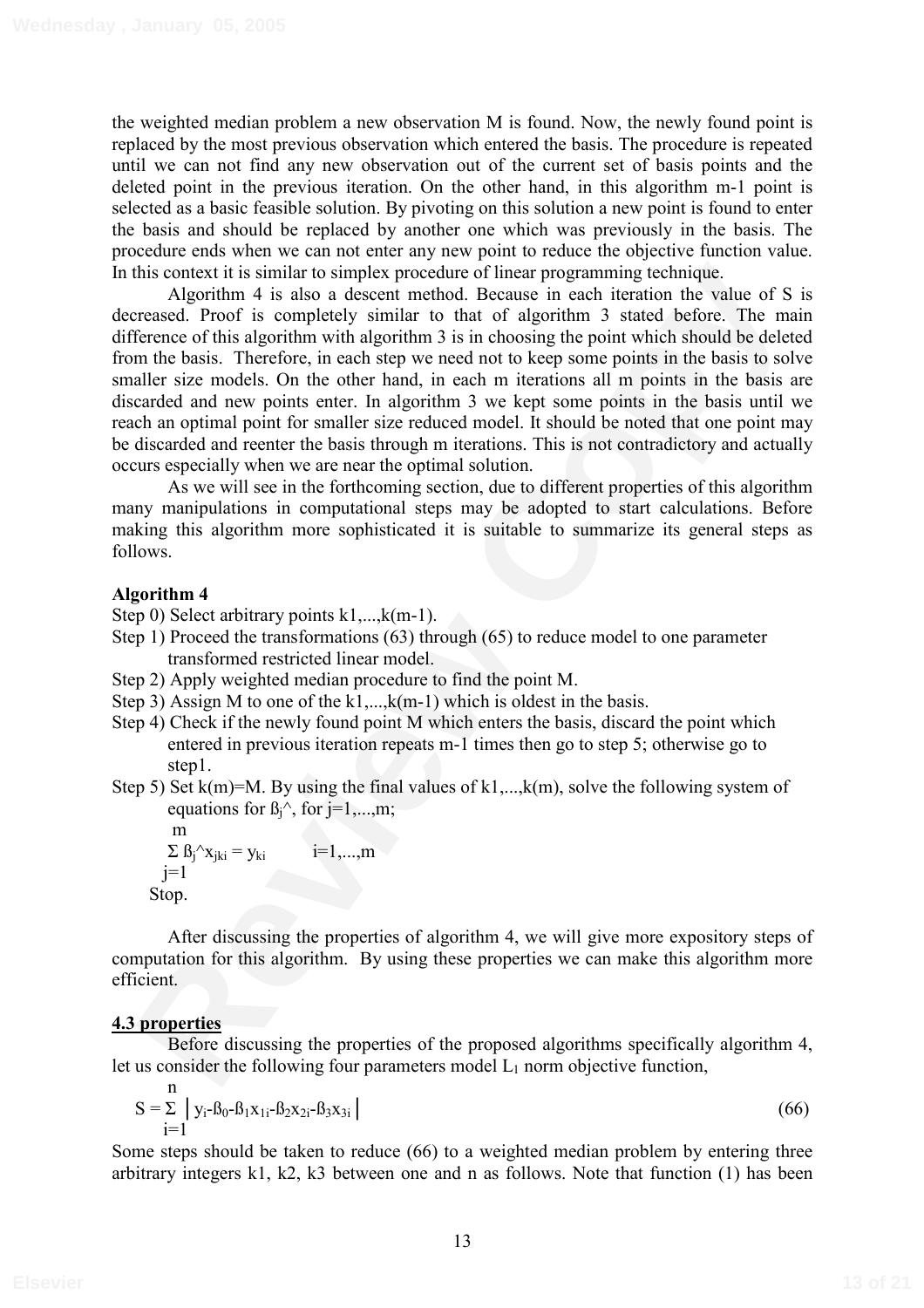slightly redefined to include intercept as a simple term, in equation (66). Similar to the transformations (63) through (65) the following steps are taken sequentially.

Deviate all observations from k1th observation,

y, 
$$
x_1
$$
 b-ven and observation from k in observation,  
\n $x_{jk}^{[k]} = x_{ji} - y_{k1}$  i=1,...,n;  
\n $x_{jk}^{[k]} = x_{ji} - x_{jk1}$  i=1,...,n;  
\n $y_{jk}^{[k]} = x_{ji}^{[k]} - x_{jk1}$  j=1,2,3  
\nThe objective function becomes,  
\n
$$
S_{k1} = \sum_{j} |y_k^{[k]}/x_{1j}^{[k]} = i1,...,n; j=2,3
$$
\n\nThe objective function becomes,  
\n $y_{1j}^{[k]} = y_k^{[k]}/x_{1j}^{[k]} = i1,...,n; j=2,3$   
\nThe objective function becomes,  
\n
$$
S_{k1} = \sum_{j=1}^{n} |x_{1j}^{[k]}| |y_j^{[k]} - B_1 - B_2x_{2j}^{[k]} - B_3x_{3j}^{[k]}|
$$
\n(72)  
\nDeviate y, and  $x_{jj}^{[k]}$  for j=2,3 from k2<sup>th</sup> observation,  
\n
$$
y_{1j}^{[k]} = y_j^{[k]}/x_{1j}^{[k]}
$$
 (Fig. 2,3 from k2<sup>th</sup> observation,  
\n
$$
y_{1j}^{[k]} = y_k^{[k]}/x_{1j}^{[k]} + y_k^{[k]} - B_1x_{2j}^{[k]} - B_2x_{2j}^{[k]} - B_3x_{3j}^{[k]}|
$$
\n(72)  
\nDeviate y, and  $x_{1j}^{[k]}(x_{1j}^{[k]}) = 1,...,n; j=2,3$   
\nThe objective function reduces to,  
\n
$$
S_{k1k2} = \sum_{j=1}^{n} |x_{1j}^{[k]}| |y_{1j}^{[k]} - B_2x_{2j}^{[k]} - B_3x_{3j}^{[k]}|
$$
\n
$$
S_{k1k2} = \sum_{j=1}^{n} |x_{1j}^{[k]}/x_{2j}^{[k]} = i=1,...,n; j=3
$$
\nThe objective function forms as,  
\n
$$
S_{k1k2} = \sum_{j=1}^{n} |x_{1j}^{[k]}/x_{3j}^{[k]} = 1,...,n; j=3
$$

$$
w_i^{k1k2k3} = x_{1i}^{k1} x_{2i}^{k2} x_{3i}^{k3}
$$
  
\n
$$
r_i^{sls2s3} = y_i^{s3}
$$
 (85)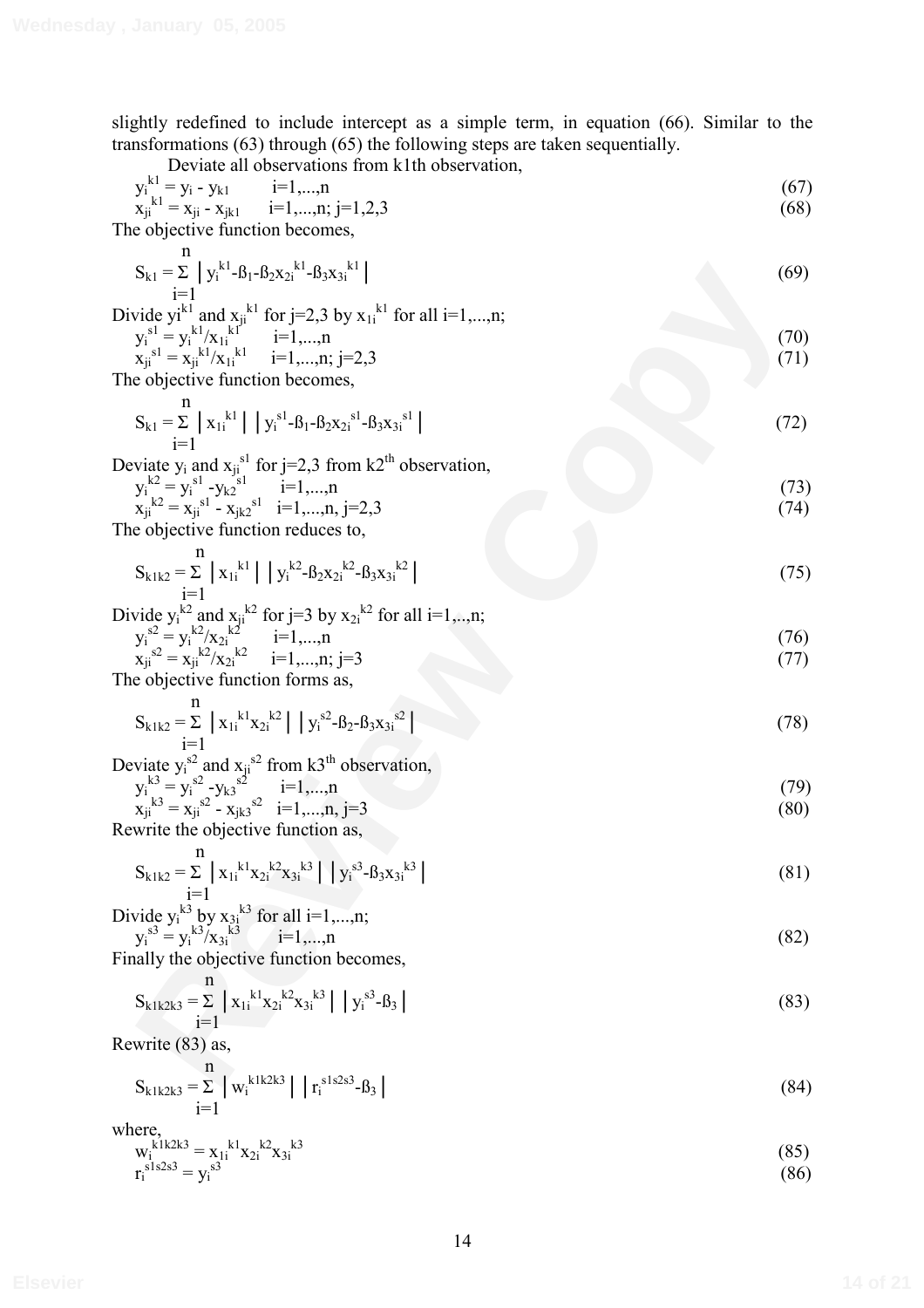The objective function (84) is a weighted median problem which may easily be minimized to find  $\beta_3$ . Equation (84) for the general m parameters model

$$
m-1\n yi = \sum xji \betaj + ui \qquad i=1,...,n\n j=0
$$
\n(87)

$$
x_{0i} = 1 \t i = 1,...,n \t (88)
$$

with the corresponding objective function,

i=1

$$
S = \sum_{i=1}^{n} |y_i - \sum_{j=0}^{m-1} x_{ji} \beta_j|
$$
  
is,  

$$
S^{k1k2...k(m-1)} = \sum_{i=1}^{n} |w_i^{k1k2...k(m-1)}| |r_i^{s1s2...s(m-1)} - \beta_{m-1}|
$$
 (90)

where

$$
w_i^{k1k2...k(m-1)} = \n\begin{cases} \n x_{1i}^{k1} x_{2i}^{k2} \dots x_{(m-1)i}^{k(m-1)} \n\end{cases}
$$
\n(91)\n
$$
r_i^{s1s2...s(m-1)} = y_i^{s(m-1)}
$$
\n(92)

Now, we proceed to explain the properties of algorithm 4 by using the formulation described above.

### **Property 1**

S =  $\sum_{i=1}^{n} |y_i \cdot \sum_{i \neq j} x_i \beta_i|$  (89)<br>
S =  $\sum_{i=1}^{n} |y_i \cdot \sum_{i \neq j} x_i \beta_i|$  (99)<br>
S<sup>k112 1(m-1)</sup> =  $\sum_{i=1}^{n} |w_i^{(1/2..k(n-1))} |t_i^{(1/2..k(n-1)} \beta_{0n-1}|$ <br>
(91)<br>
W<sub>N</sub> is  $2\pi$ (n-1)<br>
(92)<br>
Copy), we proceed to explain the pr If we start the computation with m-1 points which do not belong to the original set of observations, value of S decreases to its global minimum at each iteration. Suppose the points  $(y_{n+1},...,x_{m-1,n+1}),..., (y_{n+m-1},...,x_{m-1,n+m-1})$  do not belong to our sample points. If  $n+1,n+2,...,n+m-1$ 1 are assigned to k1,k2,...,k(m-1), then minimizing the function in  $(90)$  leads to finding a new point M which belongs to the sample observations. Replacing k1 by M and deleting the  $(n+1)$ <sup>th</sup> point from the basis and minimizing (90) leads to finding another point M' in the sample which will be replaced by the  $k2<sup>th</sup>$  observation which is out of our sample. Thus, in each iteration one of the out of sample points is deleted and optimization procedure will be done on the sample points after m-1 iterations.

This property has a good performance on ill-conditioned data. That is if for example rounding error causes an observation to get incorrect rounded value, then this point in the next iteration will be replaced by a sample point and thus redirect the path of descending to the right points.

#### **Property 2**

Reduction of m-1 parameters model to fewer parameters model can be done by using the computation of m-1 parameters model and conversely. Thus stepwise and all possible regressions may be computed efficiently.

To show this property let us deal with equation  $(86)$ . Value of  $r_i^{sls2s3}$  may be computed by substituting (67), (68), (70), (71), (73), (74), (76), (77), (79), (80) and (82) into (86). The result is,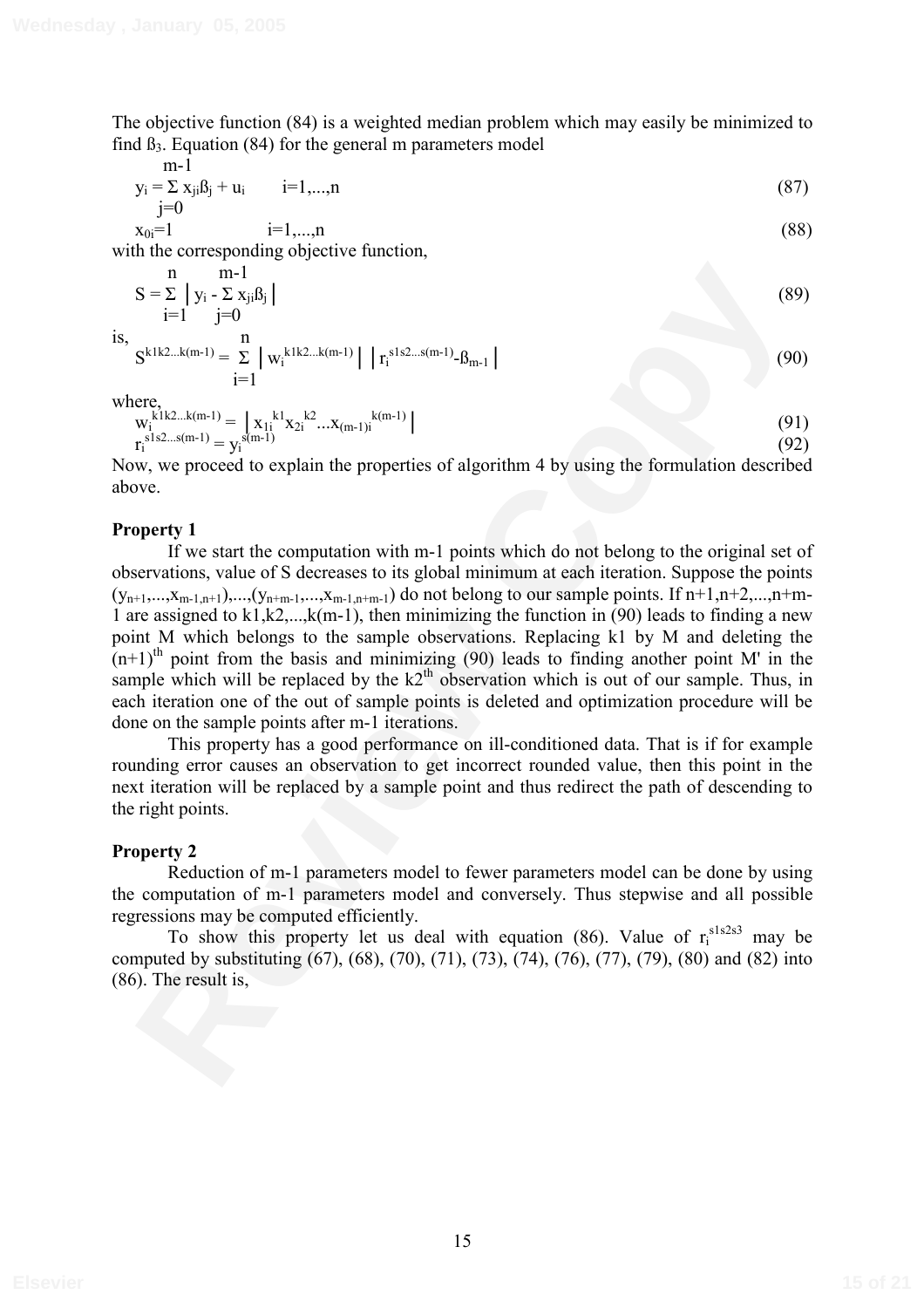| $r_s^{s \lg 2s \lg 3}$ | $y_i - y_{k1}$ $y_{k2} - y_{k1}$<br>$x_{1i} - x_{1k1}$ $x_{1k2} - x_{1k1}$<br>$x_{2i} - x_{2k1}$ $x_{2k2} - x_{2k1}$<br>$x_{1i} - x_{1k1}$ $x_{1k2} - x_{1k1}$ | $y_{k3} - y_{k1}$ $y_{k2} - y_{k1}$<br>$x_{1k} - x_{1k1}$ $x_{1k2} - x_{1k1}$<br>$x_{2k3} - x_{2k1}$ $x_{2k2} - x_{2k1}$<br>$x_{1k3} - x_{1k1}$ $x_{1k2} - x_{1k1}$ |      |
|------------------------|----------------------------------------------------------------------------------------------------------------------------------------------------------------|---------------------------------------------------------------------------------------------------------------------------------------------------------------------|------|
|                        | $x_{3i} - x_{3k1}$ $x_{3k2} - x_{3k1}$                                                                                                                         | $x_{3k3} - x_{3k1}$ $x_{3k2} - x_{3k1}$<br>$x_{1i} - x_{1k1}$ $x_{1k2} - x_{1k1}$ $x_{1k3} - x_{1k1}$ $x_{1k2} - x_{1k1}$                                           | (93) |
|                        | $x_{2i} - x_{2k1}$ $x_{2k2} - x_{2k1}$<br>$x_{1i} - x_{1k1}$<br>$x_{1k2} - x_{1k1}$                                                                            | $x_{2k3} - x_{2k1}$ $x_{2k2} - x_{2k1}$<br>$x_{1k} - x_{1k1}$ $x_{1k2} - x_{1k1}$                                                                                   |      |

By inspection, it is obvious that the contents of rectangle grid lines in (93) are  $r_i^{sl}$ ,  $r_i^{sls2}$  and  $r_i^{\text{sls2s3}}$ . Generally,  $r_i^{\text{sls2...s(m-1)}}$  has the following scheme,

$$
\frac{x_{2i} - x_{2k1}}{x_{1i} - x_{1k1}} - \frac{x_{2k2} - x_{2k1}}{x_{1k2} - x_{1k1}} - \frac{x_{2k3} - x_{2k1}}{x_{1k3} - x_{1k1}} - \frac{x_{2k2} - x_{2k1}}{x_{1k3} - x_{1k1}} - \frac{x_{1k2} - x_{2k1}}{x_{1k3} - x_{1k1}} = 0
$$
\nBy inspection, it is obvious that the contents of rectangle grid lines in (93) are  $r_1^{s1}, r_1^{s1s2}$  and  $r_1^{s1s2s3}$ . Generally,  $r_1^{s1s2}$  and  $r_1^{s1s2s3} = \frac{r_1^{s1}}{r}$  (94)  
\n
$$
r_1^{s1...s(m-1)} = \frac{r_1^{s1s2}}{x_1^{s1s2}} - \frac{1}{x_{1k1}} - \frac{1}{x_{1k2}} - \frac{1}{x_{1k1}} - \frac{1}{x_{1k2}} - \frac{1}{x_{1k1}} - \frac{1}{x_{1k2}} - \frac{1}{x_{1k1}} - \frac{1}{x_{1k2}} - \frac{1}{x_{1k1}} - \frac{1}{x_{1k2}} - \frac{1}{x_{1k1}} - \frac{1}{x_{1k2}} - \frac{1}{x_{1k1}} - \frac{1}{x_{1k2}} - \frac{1}{x_{1k1}} - \frac{1}{x_{1k2}} - \frac{1}{x_{1k1}} - \frac{1}{x_{1k2}} - \frac{1}{x_{1k1}} - \frac{1}{x_{1k2}} - \frac{1}{x_{1k1}} - \frac{1}{x_{1k2}} - \frac{1}{x_{1k1}} - \frac{1}{x_{1k2}} - \frac{1}{x_{1k1}} - \frac{1}{x_{1k2}} - \frac{1}{x_{1k1}} - \frac{1}{x_{1k2}} - \frac{1}{x_{1k1}} - \frac{1}{x_{1k2}} - \frac{1}{x_{1k1}} - \frac{1}{x_{1k2}} - \frac{1}{x_{1k1}} - \frac{1}{x_{1k2}} - \frac{1}{x_{1k1}} - \frac{1}{x_{1k2}} - \frac{1}{x_{1k1}} - \frac{1}{x_{1k2}} -
$$

A similar discussion may also be performed for  $w_i^{klk2...k(m-1)}$ . Rewrite (91) by substitution of (68), (74) and (80) in (91),

$$
w_{i}^{k1k2k3} = \left| \left( x_{1i} - x_{1k1} \right) \left( \frac{x_{2i} - x_{2k1}}{x_{1i} - x_{1k1}} - \frac{x_{2k2} - x_{2k1}}{x_{1k2} - x_{1k1}} \right) \left( \frac{x_{3i} - x_{3k1}}{x_{2i} - x_{2k1}} - \frac{x_{3k2} - x_{3k1}}{x_{1k2} - x_{1k1}} - \frac{x_{3k3} - x_{3k1}}{x_{1k3} - x_{1k1}} - \frac{x_{3k2} - x_{3k1}}{x_{1k2} - x_{1k1}} \right) \right|
$$
  
\n
$$
\left| \frac{x_{2i} - x_{2k1}}{x_{1i} - x_{1k1}} - \frac{x_{2k2} - x_{2k1}}{x_{2i} - x_{2k1}} - \frac{x_{2k2} - x_{2k1}}{x_{2k3} - x_{2k1}} - \frac{x_{2k3} - x_{2k1}}{x_{1k3} - x_{1k1}} - \frac{x_{2k2} - x_{2k1}}{x_{1k2} - x_{1k1}} \right) \right|
$$
  
\n(95)

By inspection of (93), (94) and (95) it is obvious that calculation of  $r_i^{sls2...sh}$  and  $w_i^{sls2...sh}$ where  $0 \le h \le m-1$  which are necessary for h parameters regression may be derived from the m parameters model steps of computation.

#### **Property 3**

By any commutation for kj for j=1,...,m-1, values of  $r_i^{\text{sls2...s(m-1)}}$  defined by (92) for all  $i\neq k1,k2,...,k(m-1)$  remain unchanged. This calculation can be made by deleting the suitable terms in (93) and (94) after taking common denominator. Because of this property, we can commute for the values of  $k1$ ,..., $k(m-1)$  in the process of computation without changing the value of  $r_i^{\text{sl...s(m-1)}}$ .

#### **Property 4**

By any commutation for kj for j=1,...,m-1, values of  $w_i^{kl...k(m-1)}$  for all i=1,...,n defined by (91) remain unchanged. This conclusion is made by multiplication of sequential parentheses of (97) and deleting the suitable terms. This property accompanying with property 3 guarantees that any commutation for k1,...,k(m-1) does not change the necessary items of (91) and (92) in computation of weighted median problem (90).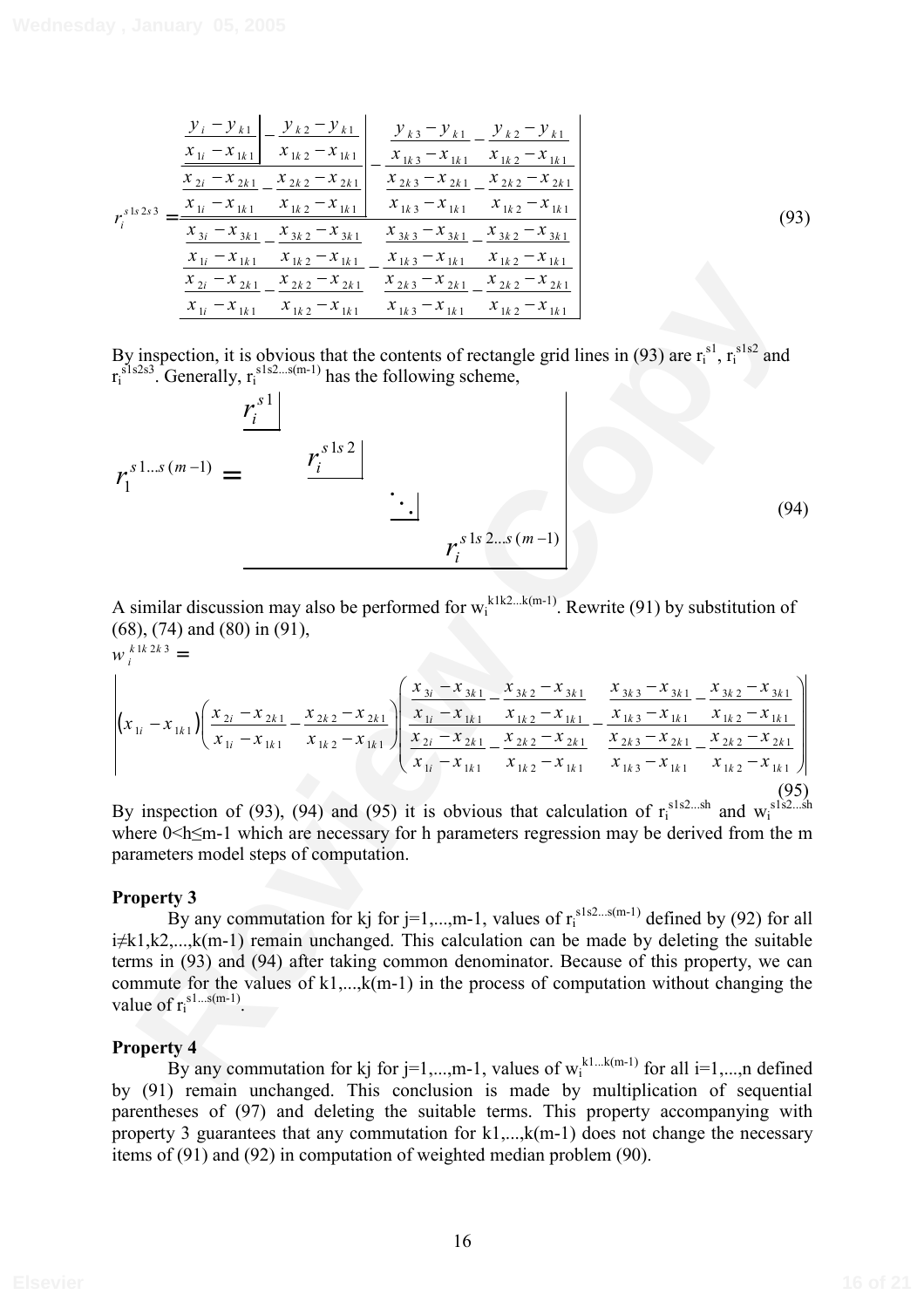# **Property 5**

Value of  $r_{k(m-1)}^{s_1...s(m-1)}$  is equal to zero. By substituting i=k(m-1) in (93) or (94) this property is concluded. Since, this term is equal to zero we should be aware of divide check (dividing by zero) in the process of computation of  $r_{k1}^{s1}, r_{k2}^{s1s2}, \ldots, r_{k(m-1)}^{s1s2\ldots s(m-1)}$ .

# **Property 6**

Values of  $w_h^{k1k2...k(m-1)}=0$  for all h=k1,k2,...,k(m-1). If h is equal to one of the  $k1, k2, \ldots, k(m-1)$ , then one of the parentheses of (95) is equal to zero and this property is assured. According to this property to avoid divide check, without computing  $w_h^{k1k2...k(m-1)}$  for h=k1,k2,..., $k(m-1)$  we can set these terms equal to zero.

## **Property 7**

By any commutation for kj for j=1,...,(m-1), the  $M<sup>th</sup>$  point derived by minimizing (89) remains unchanged. Because, by this commutation values of  $r_i^{sls2...s(m-1)}$  and  $w_i^{klk2...k(m-1)}$ remain unchanged (properties 3,4,5 and 6).

# **Property 8**

Updating procedure to evaluate different subsets of sample observations can be simply done by assigning zero values to their  $w_h^{k1k2...k(m-1)}$  in (90) for deleting points. This makes those unwanted points h's be unaffected in calculation.

# **Property 9**

According to properties 6 and 8, since the value of  $w_h^{k1k2...k(m-1)}=0$  for all h=k1,k2,...,k(m-1); the point M which derives from solving weighted median problem  $(90)$ will not be equal to k1,k2,...,k(m-1). This property guarantees that when we enter an observation into the basis we do not find this point again in the same iteration.

## **Property 10**

If all kj for  $j=1,...,m-1$  are equal in starting time, no problem occurs in the process of computation, but the execution time may be increased. Conversely if the kj points are selected in such a way that they are near the minimum of S, the algorithm converges to the optimal solution with less iterations.

## **Property 11**

 $R_{\text{2,...,k}}^2$ , lem-no of the parenthees of (95) is equal to zero and this property is<br>ured. According to his property to avoid divide check, without computing  $w_b^{\text{block}}$ .  $R_{\text{max}}^2$ ,  $R_{\text{max}}^2$ ,  $R_{\text{max}}^2$ ,  $R_{\text{max}}^2$ Values of  $w_i^{klk2...k(m-1)}$  and  $r_i^{sls2...s(m-1)}$  which are essential to solve the weighted median problem of (90) can be retrieved from their values in the previous iteration. That is when the point kh is discarded from the basis and replaced by kj, values of  $w_i^{klk2...k(h-1)}$  and  $r_i^{sls2...s(h-1)}$  do not change and need not be computed again. Applying this property to algorithm 4 makes it more efficient.

## **Property 12**

Since at each iteration, values of  $r_i^{sls2...s(m-1)}$  and  $w_i^{klk2...k(m-1)}$  should be computed from the source input data y and X, rounding error does not accumulate and convergence does not perturb. This property makes the algorithm safe from accumulation of rounding error which exists in simplex-type algorithms.

## **property 13**

When m optimal points are reached, the optimal values of  $\beta_1^{\wedge}$  for j=1,...,m can be computed as a recursive system of equations efficiently. Values of  $\beta_i^{\wedge}$  will be,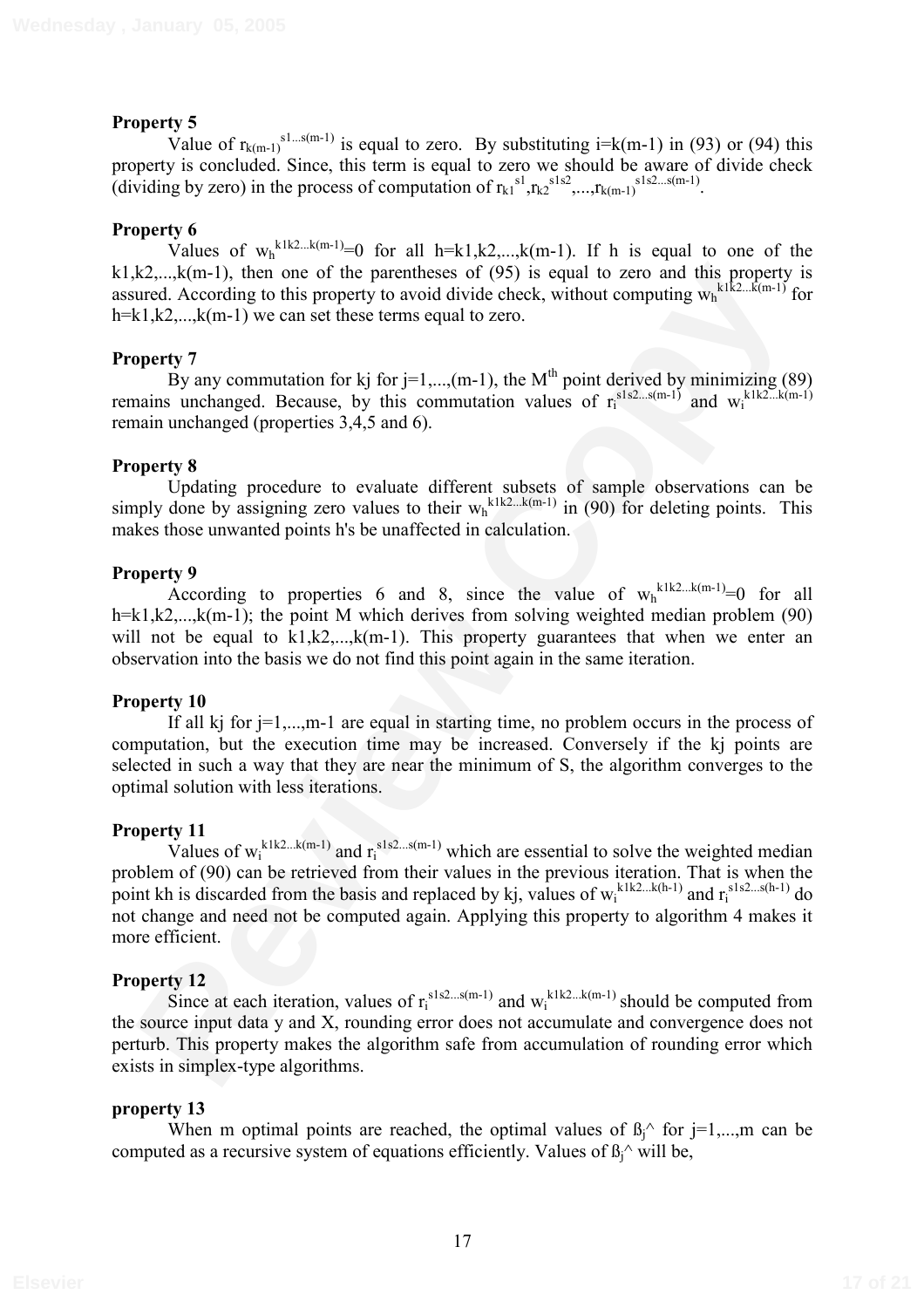$$
\begin{pmatrix}\n\beta_{m-1}^{\wedge} \\
\beta_{m-2}^{\wedge} \\
\vdots \\
\beta_{2}^{\wedge} \\
\beta_{1}^{\wedge} \\
\beta_{0}^{\wedge}\n\end{pmatrix} = \begin{pmatrix}\ny_{M}^{s(m-1)} \\
y_{k(m-1)}^{s(m-2)} \\
\vdots \\
y_{k3}^{s2} \\
y_{k2}^{s1} \\
\vdots \\
y_{k1}^{s1}\n\end{pmatrix} - \begin{pmatrix}\n0 & 0 & \cdots & 0 & 0 & 0 \\
x_{(m-1)k(m-1)}^{s(m-2)} & 0 & \cdots & 0 & 0 & 0 \\
\vdots & \vdots & \ddots & \vdots & \vdots & \vdots \\
x_{(m-1)k3}^{s1} & x_{(m-2)k3}^{s2} & \cdots & 0 & 0 & 0 \\
x_{(m-1)k2}^{s1} & x_{(m-2)k2}^{s1} & \cdots & 0 & 0 & 0 \\
x_{(m-1)k1}^{s1} & x_{(m-2)k1}^{s1} & \cdots & x_{2k1}^{s1} & x_{1k1} & 0\n\end{pmatrix} \begin{pmatrix}\n\beta_{m-1}^{\wedge} \\
\beta_{m-2}^{\wedge} \\
\vdots \\
\beta_{1}^{\wedge} \\
\beta_{1}^{\wedge} \\
\vdots \\
0\n\end{pmatrix}
$$
\n(96)

The recursive system of equations (96) can be obtained as follows. Solve (67) and (68) for yi and  $x_{ji}$ , j=1,2,3; and substitute them into (66), gives

$$
S_{k1} = \sum_{i=1}^{n} y_i^{k1} - \beta_1 x_{1i}^{k1} - \beta_2 x_{2i}^{k1} - \beta_3 x_{3i}^{k1} - (y_{k1} - \beta_0 - \beta_1 x_{2k1} - \beta_3 x_{3k1})
$$
 (97)

Since we force the regression to pass through the point k1, the expression inside the parentheses of (97) is equal to zero. Hence,

 $y_{k1} - \beta_0 - \beta_1 x_{2k1} - \beta_3 x_{3k1} = 0$  (98) We can solve (73) and (74) again for  $y_i^{s1}$  and  $x_{ji}^{s1}$ , where, j=2,3 and substitute them into (72) which leads to the following objective function,

$$
S_{k1k2} = \sum |x_{1i}^{k1}| |y_i^{k2} - B_2x_{2i}^{k2} - B_3x_{3i}^{k2} - (y_{k2}^{s1} - B_1 - B_2x_{2k2}^{s1} - B_3x_{3k2}^{s1}) |
$$
\n(99)

By a similar discussion on (97) we have,

$$
y_{k2}^{s1} - \beta_1 - \beta_2 x_{2k2}^{s1} - \beta_3 x_{3k2}^{s1} = 0
$$
 (100)

Similarly we can derive,

$$
S_{k1k2k3} = \sum_{i=1}^{n} |x_{1i}^{k1}x_{2i}^{k2}| |y_i^{k3} - B_3x_{3i}^{k3} + (y_{k3}^{s2} - B_2 - B_3x_{3k3}^{s2}) |
$$
\n(101)

and based on (101),

n

$$
22^{\circ}
$$

 $y_{k3}$ <sup>s2</sup>-B<sub>2</sub>-B<sub>3</sub>x<sub>3k3</sub>  $s^2 = 0$  (102) Finally, by solving weighted median problem (83) we find a point M which gives,  $\beta_3 = v_M^{s3}$  $\frac{1}{s^3}$  (103)

Equations (103), (102), (100) and (98) can be solved sequentially for  $B_3^{\prime\prime},...,B_0^{\prime\prime}$ . In a similar fashion the general solution for m parameters model is given by (96).

Now let us use these properties and give the computational steps of algorithm 4 more expository in the following BL1 program.

#### **PROGRAM BL1**

 $\left[\begin{array}{c} \beta_0^c \end{array}\right] \left[\begin{array}{c} y_{11} \end{array}\right] \left[\begin{array}{c} x_{01} \end{array}\right] \left[\begin{array}{c} x_{00} \end{array}\right] \left[\begin{array}{c} x_{00} \end{array}\right] \left[\begin{array}{c} x_{00} \end{array}\right] \left[\begin{array}{c} x_{00} \end{array}\right] \left[\begin{array}{c} 0 \end{array}\right]$ <br>  $\left[\begin{array}{c} x_{01} \end{array}\right] \left[\begin{array}{c} x_{00} \end{array}\right] \left[\begin{array}{c$ Step 0) Initialization. Parameter: n, m, m1=m-1, m2=m-2. Real:  $y(n)$ ,  $x(n,m1)$ ,  $xsk(m1)$ ,  $yw(n)$ ,  $xkw(n)$ ,  $w(n)$ ,  $ys(n)$ ,  $xs(n,m1)$ ,  $b(m)$ ,  $xw(n,2:m1)$ ,  $y\text{sol}(m1)$ ,  $x\text{sol}(m1,m1)$ . Integer:  $l(n)$ ,  $kk(m1)$ . Common: /c1/i1,i2. Read:  $(y(i), (x(i,j), j=1, m1), i=1, n)$ . Let: iter=0,  $kr=0$ ,  $mm=1$ ,  $(kk(i)=arbitrary, j=1, m1)$ . Step 1) Refill working arrays.

Do loop for  $i=1, n$ :  $ys(i)=y(i)$ , do loop for  $i=1, m$ 1:  $xs(i,j)=x(i,j)$ , end do, end do. Step 2) Store weights and ratios for next iteration.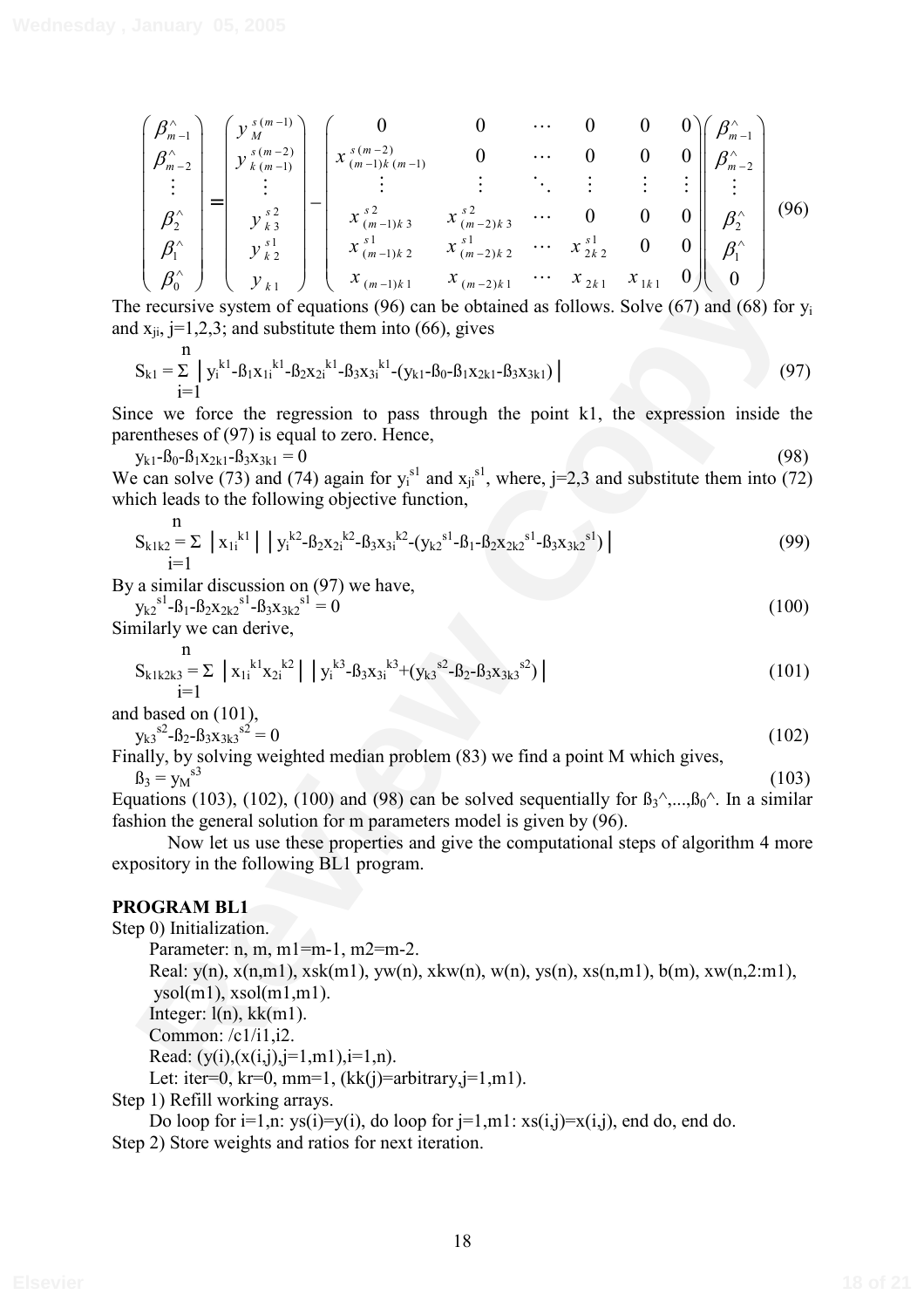If  $2\pi m_2$  to step 3.c; otherwise set:  $i = k + 1$ ,  $i2\pi n$ , go to step 3.b.<br> **C.** Set: w(k)=0.<br>
L b) =  $\pi m_2$  go to step 3.c; observation  $i = 1$ ,  $2k - k$ , go to step 3.d.<br>
I. b) = one of  $\pi$  in  $i = 1$ , and  $\pi$  (b) =  $k =$ Do loop for  $i=1, n$ : w(i)=xkw(i), ys(i)=yw(i), do loop for  $i=1, m1$ : xs(i,j)=xw(i,j), end do, end do. Step 3) Compute the arguments for weighted median. a. Set: j $j=mm$ , k=kk(jj), ysk=ys(k), i1=1, i2=k-1. Do loop for  $j=j,ml: xsk(j)=xs(k,j)$ , end do. b. Do loop for  $j=j,ml$ : call  $COL1(xsk(j),xs(1,j))$  end do. Call  $COL2(vsk,ji,w,vs,xs(1,ji))$ . If i2=n go to step 3.c; otherwise set:  $i1=k+1$ ,  $i2=n$ , go to step 3.b. c. Set:  $w(k)=0$ . If  $i=1$  go to step 4; otherwise  $i=1$ ,  $i=2=k-1$ , go to step 3.d. d. Do loop for  $j=j+1,m1$ : call  $COL3(xs(1,j),xs(1,j))$ , end do. If i=n go to step 3.e; otherwise  $i=1=k+1$ ,  $i=2=n$ , go to step 3.d. e. If j $\frac{1}{2}$ mm j $\frac{1}{2}$ j+1, go to step 3, otherwise do loop for  $i=1,n$ : xkw(i)=w(i), yw(i)=ys(i); do loop for  $j=j+1,m1: xw(i,j)=xs(i,j)$ , end do; end do. Set:  $i = i + 1$ , go to step 3. Step 4) Compute the weighted median. Set:  $ys(k)=0$ , iter=iter+1, lm=LWMED(n,ys,w,l). Step 5) Test for optimality. If lm=kr go to step 5.b; otherwise iopt=0 go to step 5.a. a. If mm=m1 set mm=1, kr=kk(mm), kk(mm)=lm, go to step 1; otherwise set mm=mm+1, kr=kk(mm), kk(mm)=lm, go to step 2. b. Set: iopt=iopt+1. If iopt $\neq$ m1 go to step 5.a, otherwise go to step 6. Step 6) Compute the solution. Set:  $b(m)=vs(lm)$ . Do loop for  $i=1,m1$ : ysol $(i)=y(kk(i))$ ; do loop for  $j=1,m1$ : xsol $(i,j)=x(kk(i),j)$ , end do; end do. Set:  $i = 1$ . a. Set: ysk=ysol(jj). Do loop for  $j=j,ml: xsx(j)=xsol(jj,j)$ , end do. Do loop for  $i=j,ml$ : if  $i=ji$  go to continue; otherwise ysol(i)=ysol(i)-ysk, do loop for  $j=j, m1$ : xsol(i,j)=xsol(i,j)-xsk(j), end do; set  $ysol(i)=ysol(i)/xsol(i,ji)$ , continue, end do. b. Do loop for  $i=j, m1$ : if  $i=j$  go to continue, otherwise, do loop for  $j=j+1,m1: xsol(i,j)=xsol(i,j)/xsol(i,jj), end do; continue; end do.$ c. If jj=m2 go to step 6.d; otherwise go to step 6.a. d. Do loop for  $i=1,m2$ : k=m-i, s=ysol(k); do loop for  $i=k,m1$ ,  $s=s-b(i+1)*xsol(k,i)$  end do,  $b(k)=s$ , end do. Set:  $s=y(kk(1))$ . Do loop for  $j=1, m1: s=s-b(j+1)*x(kk(1),j)$ ,  $b(1)=s$ , end do. Print:  $((b(i), i=1, m), (kk(i), i=1, m1), lm, iter)$ . Stop.



The major portion of computation in this program is transformation of two dimensional arrays. Passing columns of these arrays to other subroutines which involves only one dimensional arrays saves the time of computation (see, Barrodale and Roberts (1974)). Subroutine COL1, COL2 and COL3 have been coded to do this task for subtraction, multiplication and division, and for only division respectively. Function LWMED which is used to compute weighted median has been introduced in section 2.1.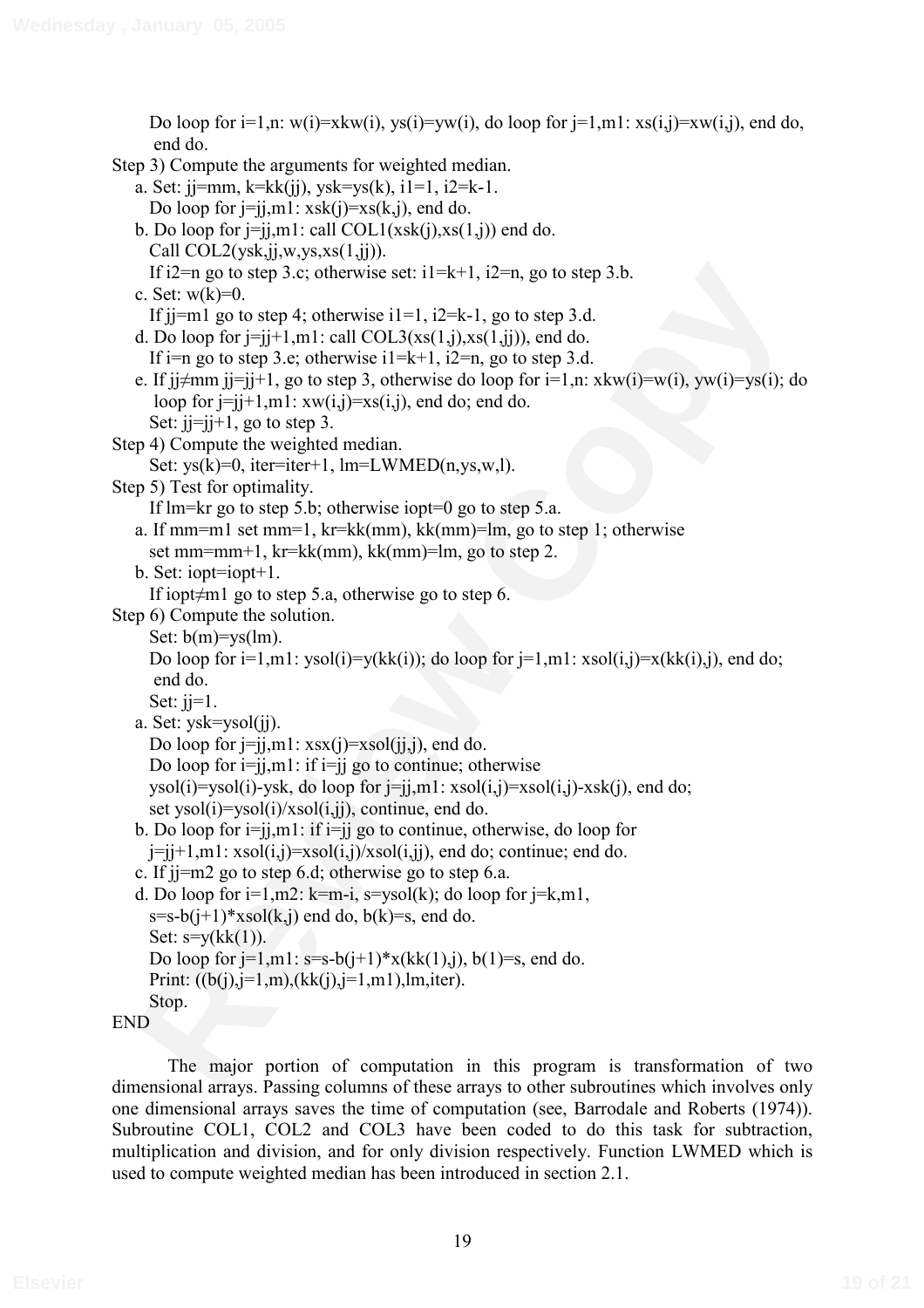# **SUBROUTINE COL1(v1,v2)**

```
Step 0) Initialization 
     Real: v2(1). 
     Common /c1/i1,i2. 
Step 1) Subtraction. 
     Do loop for i=i1,i2: v2(i)=v2(i)-v1, end do.
     Return. 
END
```
# **SUBROUTINE COL2(ysk,jj,v1,ys,v2)**

```
Step 0) Initialization. 
     Real: v1(1), v2(1), v5(1).
     Common /c1/i1,i2.
Step 1) Compute weights and ratios. 
     If i \neq 1 go to step 1.a,; otherwise do loop for i=i1,i2:
     v1(i)=v2(i), vs(i)=(vs(i)-vsk)/v2(i).
     Return. 
   a. Do loop for i=i1,i2: v1(i)=v1(i)*v2(i), vs(i)=(vs(i)-vsk)/v2(i),
     end do. 
     Return. 
END
```
# **SUBROUTINE COL3(v1,v2)**

Step 0) Initialization. Real:  $v1(1), v2(1), v5(1)$ . Common  $/c1/i1,i2$ . Step 1) Division. Do loop for  $i=i1,i2$ :  $v1(i)=v1(i)/v2(i)$ , end do. Return. END

## **4.4 Initial value problem**

**FOREO COLOCAL EXECTS**<br> **Real:**  $\mathbf{v}(1)/2(1)_{38}(1)$ .<br> **Real:**  $\mathbf{v}(1)/2(1)_{38}(1)$ .<br>
Common (21/1, 12).<br> **Review Copyrights and ratios.**<br> **PUSITE ASSES (EXECTS)**<br> **PUSITE ASSES** (**Ref)**<br> **REGULATION REGULATION CODE (** Selection of the arbitrary points  $k1, k2, \ldots, k(m-1)$  at the first stage of computation has important role in number of iterations necessary to reach the optimal solution. One way to select these m-1 points may be based on applying another estimator to guess those points which their residuals are smallest in absolute values among all estimated residuals. That is one estimator for example least squares is applied on the data and smallest m-1 residuals in absolute values are selected and the corresponding points to these residuals are nominated for starting algorithms 1, 2, 3 or 4. However, we examined this procedure for algorithms 2 and 4 and found that it makes them more efficient.

In the process of this study we found some points which might be leading to develop the field of  $L_1$  norm computation. In the proposed algorithm 4, we could not find a criterion to delete that observation from the current set of observations in the basis which reduces the objective function value more than other points. If anyone finds a criterion like the heuristic method of Bloomfield and Steiger (1980), number of iterations will decrease very much and will reduce computation time.

The main obstacle to apply discrete differentiation technique to operational problems, is reordering of the residuals in descending order before starting computation. If this obstacle is removed, a similar algorithm to that of simple restricted linear regression for multiple regression may be proposed.